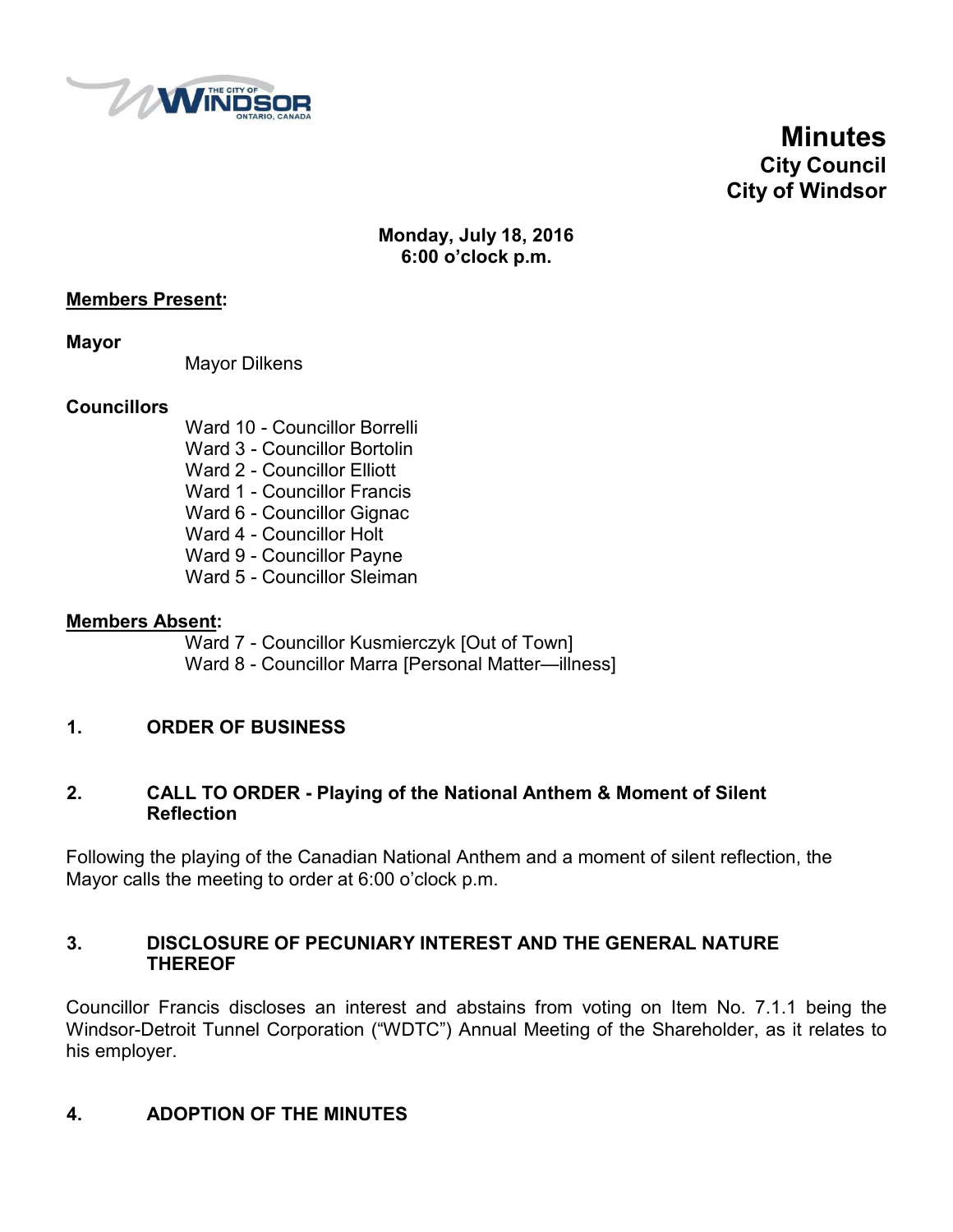# **Minutes City Council Monday, July 18, 2016** Page **2** of **35**

## **4.1. Minutes of the City Council meeting held July 4, 2016**

Moved by: Councillor Francis Seconded by: Councillor Gignac

That the Minutes of the regular meeting of Council held July 4, 2016 **BE ADOPTED** as presented. Carried.

## **5. NOTICE OF PROCLAMATIONS**

Hepatitis Awareness Week – July 25-29, 2016 Emancipation Day – August 1, 2016 Pride Fest – August 3-7, 2016 (Flag raising August 3, 2016)

## **6. COMMITTEE OF THE WHOLE**

Moved by: Councillor Holt Seconded by: Councillor Francis

That Council do now rise and move into Committee of the Whole with the Mayor presiding for the purpose of dealing with:

- (a) communication items;
- (b) consent agenda;
- (c) hearing requests for deferrals, referrals and/or withdrawals of any items of business;
- (d) hearing presentations and delegations;
- (e) consideration of business items;
- (f) consideration of Committee reports:
	- (i) **Report of Special In-Camera Meeting or other Committee as may be held prior to Council** (if scheduled);
	- (ii)**Report of the Striking Committee** of its meeting held May 16, 2016;

(g) consideration of by-laws 98-2016 through 109-2016 (inclusive). Carried.

## **7. COMMUNICATIONS INFORMATION PACKAGE**

**7.1. Correspondence - July 18, 2016**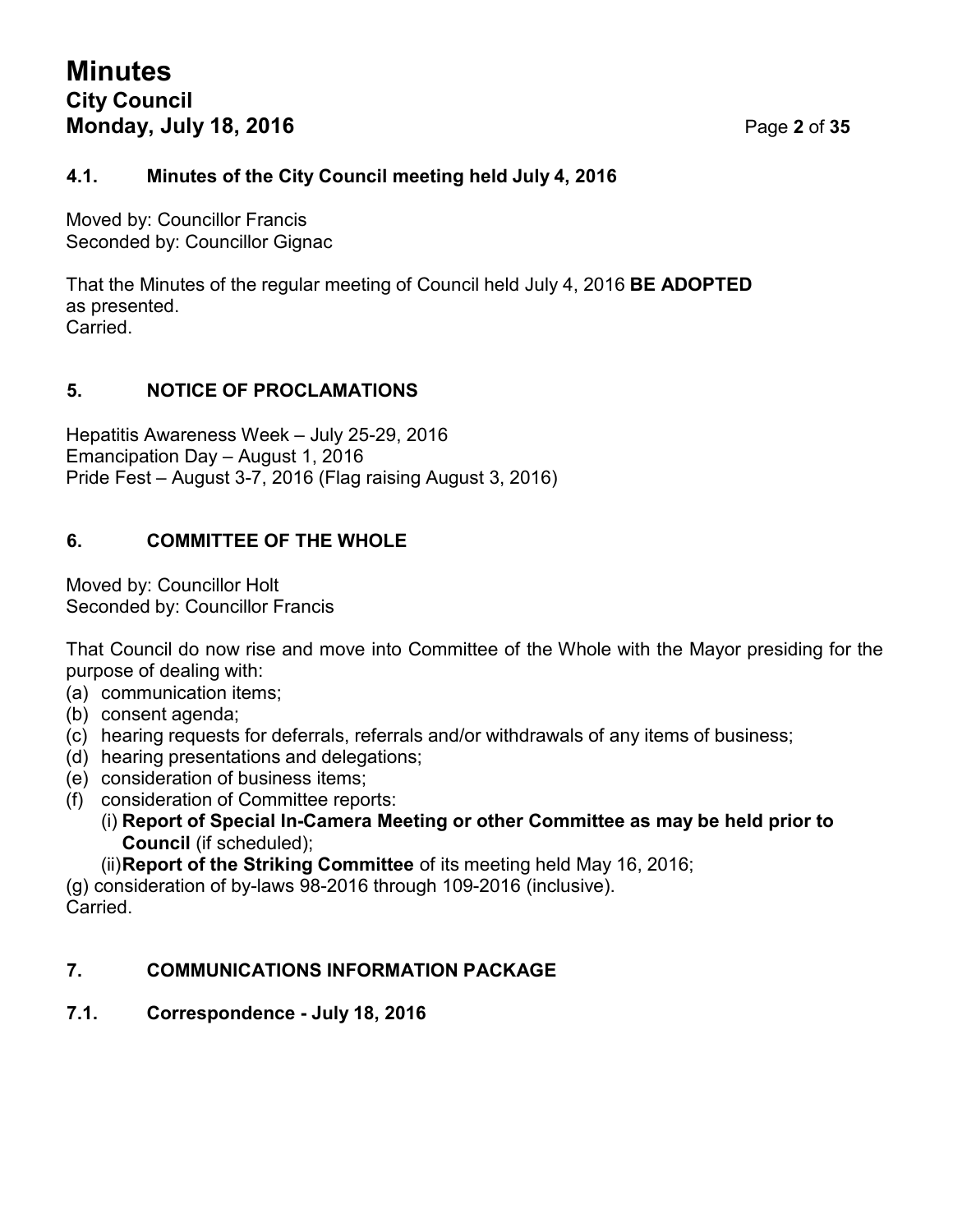# **Minutes City Council Monday, July 18, 2016** Page **3** of **35**

Moved by: Councillor Payne Seconded by: Councillor Sleiman

Decision Number: CR444/2016

That the following Communication Items 7.1.2 to 7.1.11, as set forth in the Council Agenda **BE REFERRED** as noted, except Communication No. 7.1.1 which is dealt with as follows:

## **Communication No. 7.1.1**

Moved by: Councillor Sleiman Seconded by: Councillor Gignac

Decision Number: CR445/2016

THAT The City of Windsor, the sole shareholder of Windsor-Detroit Tunnel Corporation (WDTC) **APPROVE** the Annual Meeting of Shareholder's Audited Financial Statements for the year ended December 31st, 2015 attached and **AUTHORIZE** the Chief Administrative Officer and City Clerk to execute the said shareholder resolution on behalf of the City of Windsor;

Carried.

Councillor Francis discloses an interest and abstains from voting on this matter.

#### Appendices

Financial Statements

Clerk's File: MT/11906 7.1.1

| 7.1.1 | <b>Windsor-Detroit</b><br><b>Tunnel Corporation</b> | Windsor-Detroit Tunnel Corporation ("WDTC") Annual Meeting of<br>the Shareholder                                   |
|-------|-----------------------------------------------------|--------------------------------------------------------------------------------------------------------------------|
|       |                                                     | COUNCIL DIRECTION REQUESTED, otherwise Note & File<br><b>Corporate Leader, Transportation Services</b><br>MT/11906 |
| 7.1.2 | The College of                                      | Call for Nominations for The College of Physicians and Surgeons                                                    |
|       | Physicians and                                      | of Ontario Council Award                                                                                           |
|       | <b>Surgeons of Ontario</b>                          | <b>Community Development &amp; Health Commissioner</b>                                                             |
|       |                                                     | Note & File                                                                                                        |
|       |                                                     | MH2016                                                                                                             |
| 7.1.3 | Woodbine                                            | Notice of Application for a Champions Teletheatre at Champions                                                     |
|       | Entertainment                                       | Windsor, 1950 Lauzon Road, Units 120 & 130.                                                                        |
|       | Group                                               | <b>City Clerk/Licence Commissioner</b>                                                                             |
|       |                                                     | Note & File                                                                                                        |
|       |                                                     | <b>ACLL2016</b>                                                                                                    |
| 7.1.4 | <b>Sandwich Brewing</b>                             | Notice of the Intent to Apply for an On-Site Brewery Retail Store                                                  |
|       | Company                                             | at 3232 Sandwich Street.                                                                                           |
|       |                                                     | <b>City Clerk/Licence Commissioner</b>                                                                             |
|       |                                                     | Note & File                                                                                                        |
|       |                                                     | <b>GPLL2016</b>                                                                                                    |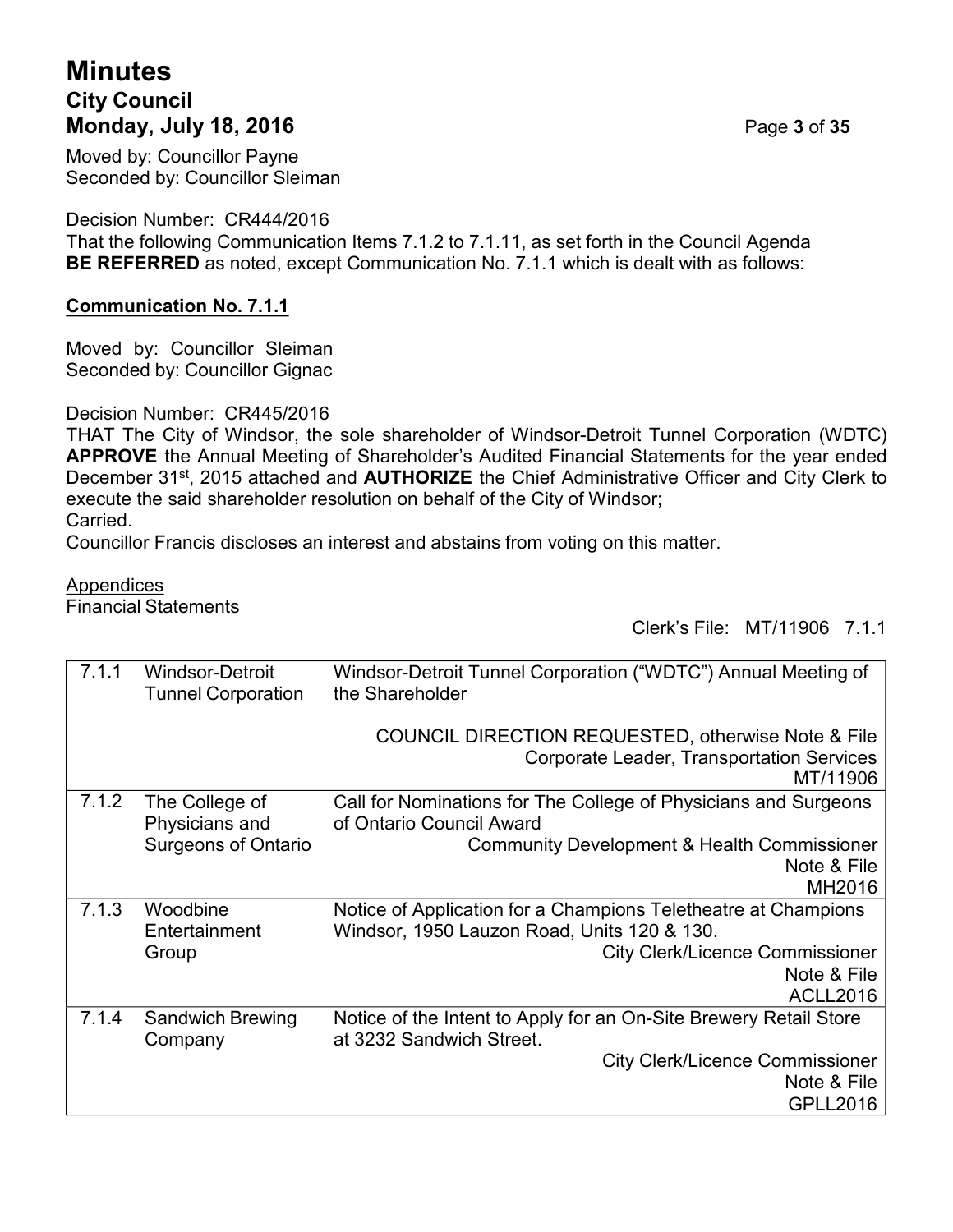# **Minutes City Council Monday, July 18, 2016** Page **4** of **35**

| 7.1.5  | Manager of Urban<br>Design | Application of Dino Maggio for Site Plan Approval to permit site<br>and facade improvements at 55 Edinborough Street.                                    |
|--------|----------------------------|----------------------------------------------------------------------------------------------------------------------------------------------------------|
|        |                            | Note & File                                                                                                                                              |
|        |                            | ZS/12419                                                                                                                                                 |
| 7.1.6  | Manager of Urban           | Application of Patrick Brown - Windsor Essex Community Health                                                                                            |
|        | Design                     | for Site Plan Approval to permit and addition and interior<br>renovation at 3325 College Avenue.                                                         |
|        |                            | Note & File                                                                                                                                              |
|        |                            | ZS/12603                                                                                                                                                 |
| 7.1.7  | Manager of Urban<br>Design | Application of Windsor Essex Catholic District School Board for<br>Site Plan Approval to permit an addition and renovations at 1601<br>St. James Street. |
|        |                            | Note & File                                                                                                                                              |
|        |                            | ZS/10620                                                                                                                                                 |
| 7.1.8  | Manager of Urban           | Application of Crata Equities Ltd. for Site Plan Approval to permit                                                                                      |
|        | Design                     | a commercial building addition at 1400 Provincial Road.                                                                                                  |
|        |                            | Note & File                                                                                                                                              |
|        |                            | ZS/12605                                                                                                                                                 |
| 7.1.9  | Secretary/Treasurer,       | Committee of Adjustment agenda for Thursday, July 28, 2016.                                                                                              |
|        | Committee of               | Note & File                                                                                                                                              |
|        | Adjustment                 | ZC2016                                                                                                                                                   |
| 7.1.10 | Manager of                 | Application of City of Windsor for Zoning Amendment for 1949                                                                                             |
|        | Development                | Devonshire Court.                                                                                                                                        |
|        | Applications               | Note & File                                                                                                                                              |
|        |                            | ZB/12611                                                                                                                                                 |
| 7.1.11 | Minister of Foreign        | Letter dated July 11, 2016 regarding Windsor Hum                                                                                                         |
|        | <b>Affairs</b>             | Note & File                                                                                                                                              |
|        |                            | EI2016                                                                                                                                                   |

Carried.

Councillor Francis discloses an interest and abstains from voting on item 7.1.1.

## **7.2. Corporate Energy Initiatives Projects Summary Update**

Moved by: Councillor Payne Seconded by: Councillor Sleiman

Decision Number: CR446/2016

THAT the report of the Chief Financial Officer and City Treasurer dated June 30th, 2016 entitled "Corporate Energy Initiatives Projects Summary Update" **BE RECEIVED** for information. Carried.

Report Number: CM 35/2016 Clerk's File: MU/8327 7.2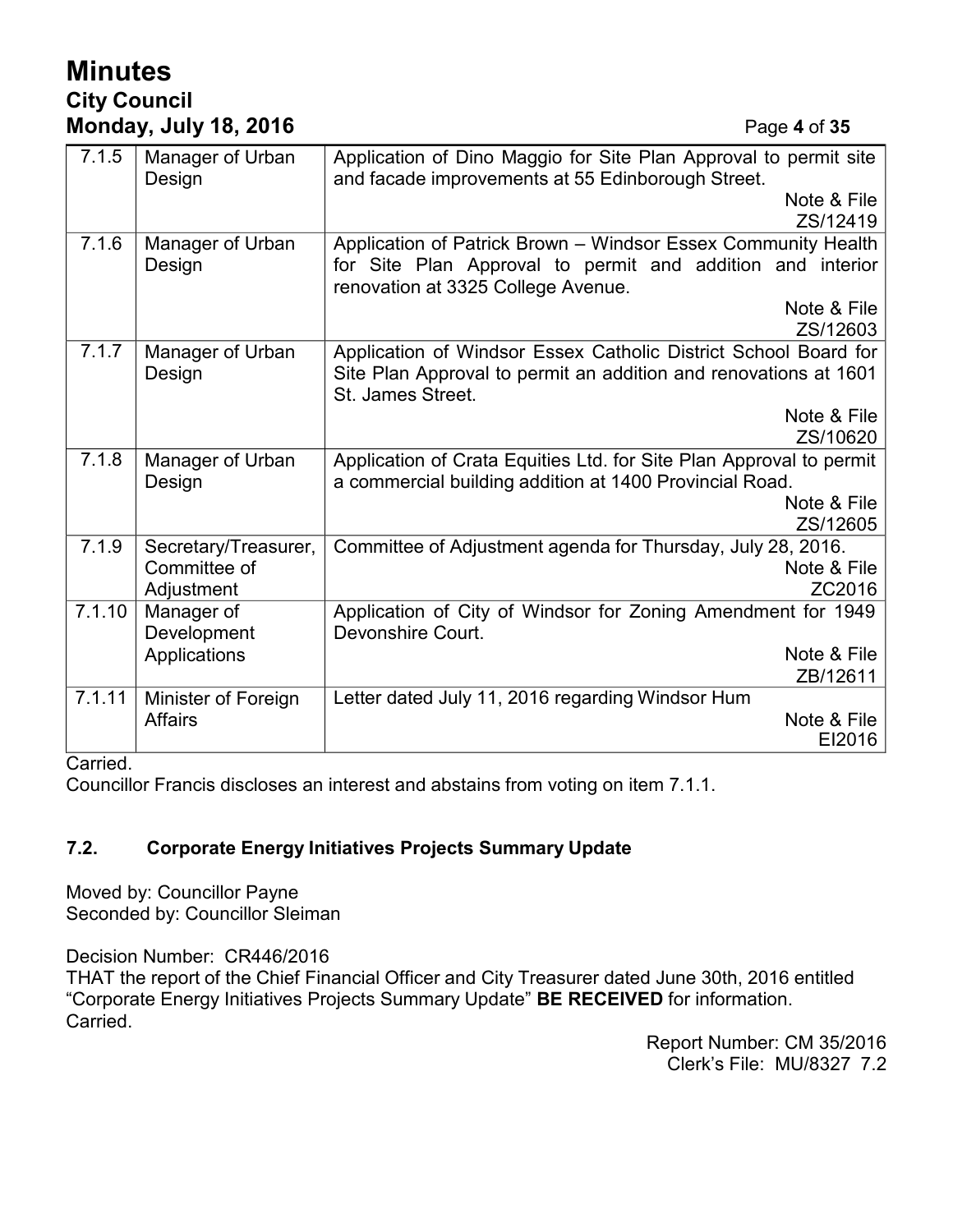## **7.3. Energy Initiative / Asset Planning MISA Award - June 2016**

Moved by: Councillor Payne Seconded by: Councillor Sleiman

#### Decision Number: CR447/2016

THAT the report of the Chief Financial Officer and City Treasurer dated June 30<sup>th</sup>, 2016 entitled "Energy Initiatives / Asset Planning MISA Award June 2016" **BE RECEIVED** for information. **Carried** 

> Report Number: CM 34/2016 Clerk's File: MU/8327 7.3

## **7.4. WIATC PV System Update**

Moved by: Councillor Payne Seconded by: Councillor Sleiman

Decision Number: CR448/2016

THAT the report of the Chief Financial Officer and City Treasurer dated June 28<sup>th</sup>, 2016 entitled "WIATC PV System Update" **BE RECEIVED** for information. Carried.

> Report Number: CM 33/2016 Clerk's File: MU/8327 7.4

#### **7.5. Your Quick Gateway (Windsor) Inc. - 1st Quarter 2016 Financial Statements - City Wide**

Moved by: Councillor Payne Seconded by: Councillor Sleiman

Decision Number: CR449/2016 THAT City Council **RECEIVE** for information, the Your Quick Gateway (Windsor) Inc. – 1st Quarter 2016 Financial Statements. **Carried** 

> Report Number: C 131/2016 Clerk's File: APM/9795 7.5

#### **7.7. Ministry of Labour Field Visit Report and Subsequent Orders for a Reported Injury at the Windsor International Aquatic and Training Centre**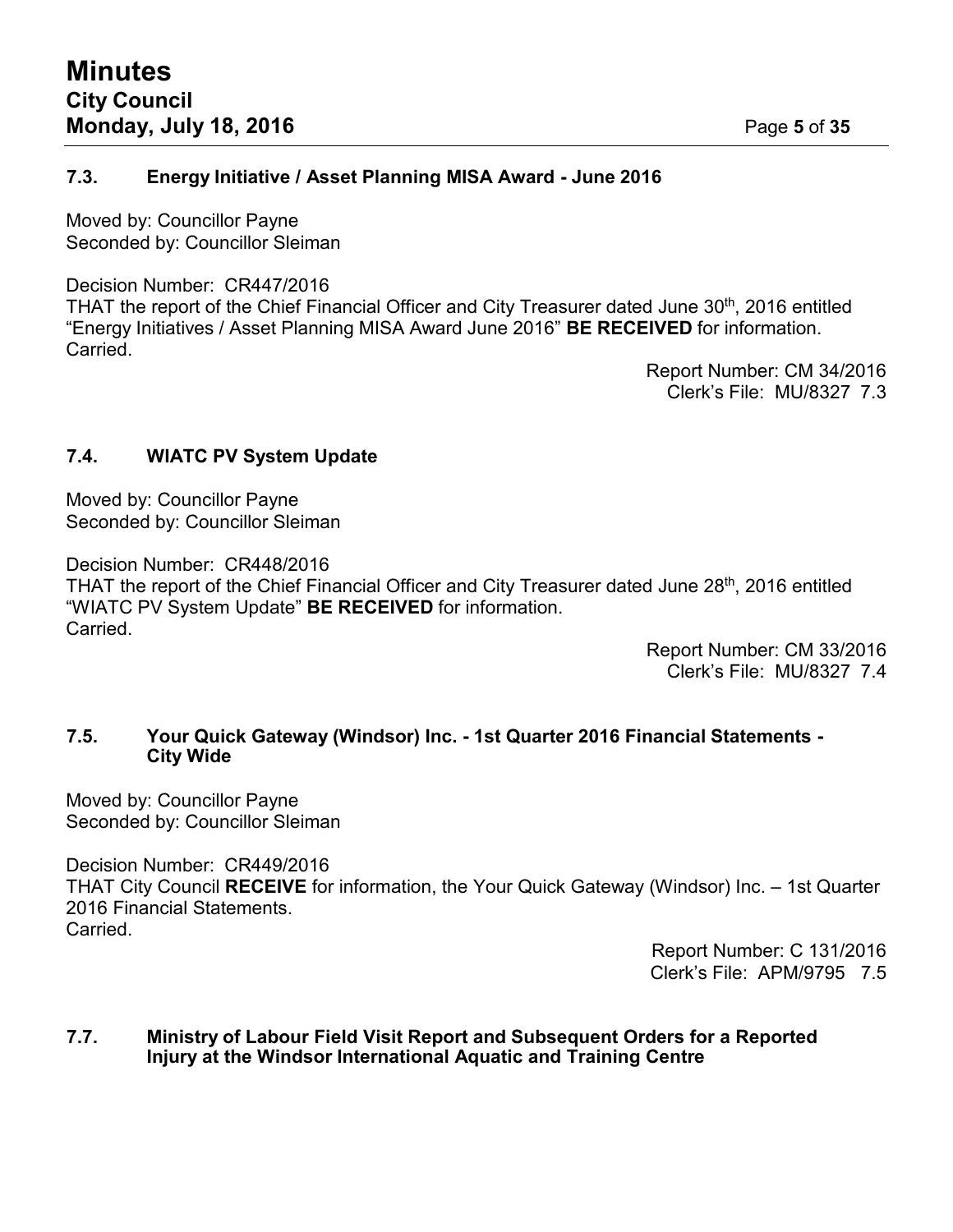Moved by: Councillor Payne Seconded by: Councillor Sleiman

#### Decision Number: CR450/2016

THAT City Council **RECEIVE FOR INFORMATION** the report from the Executive Director of Human Resources with respect to the May 6<sup>th</sup>, 2016 Field Visit Report issued by the Ministry of Labour (MOL) in relation to a reported injury to a worker at the Windsor International Aquatic & Training Centre (WIATC); and

THAT Council and Administration **BE MADE AWARE** that the Facilities Department, Human Resources and the MOL have worked to meet the MOL's issued orders to ensure that the WIATC is in compliance with the Occupational Health & Safety Act. Carried.

> Report Number: CM 31/2016 Clerk's File: GP2016 7.7

Moved by: Councillor Payne Seconded by: Councillor Sleiman

Decision Number: CR451/2016

THAT the report of the Executive Director of Human Resources dated June 20, 2016 entitled "Community Living Windsor AGM Awards/Recognition" **BE RECEIVED** for information. Carried.

> Report Number: CM 29/2016 Clerk's File: AS2016 7.8

#### **8. CONSENT AGENDA**

#### **8.3. Development of fees for new Recreation and Culture programs and services - City Wide - City Wide**

Moved by: Councillor Borrelli Seconded by: Councillor Bortolin

Decision Number: CR452/2016 SDHC 418

THAT the Executive Director of Recreation and Culture **BE AUTHORIZED** to develop fees for new and/or unique program and service opportunities that arise throughout the year provided that they are established according to the guiding principles of the User Fee Policy and the approval **BE DELEGATED** to the Chief Administrative Officer as an amendment to the Delegation of Authority Bylaw 208-2008; and further,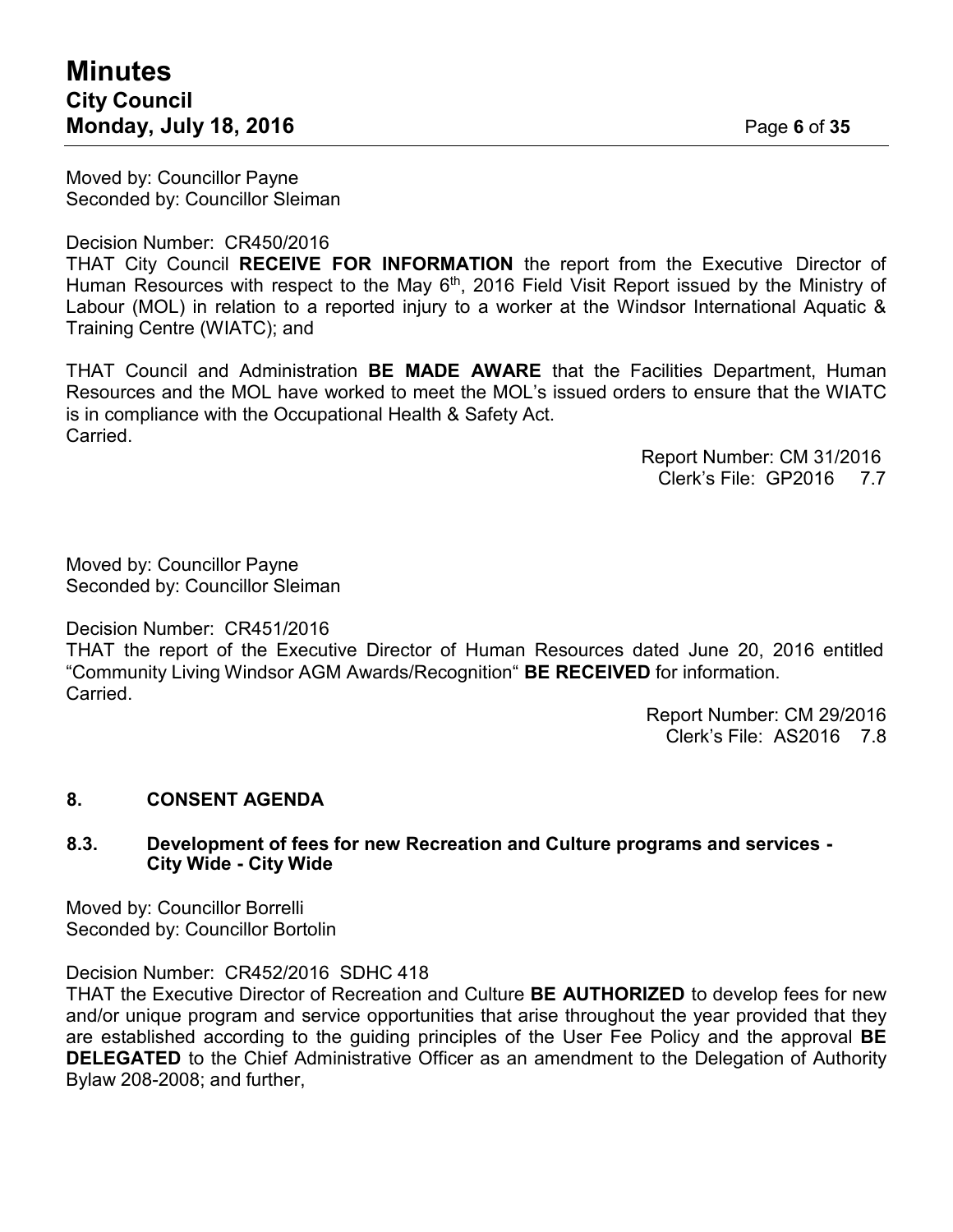# **Minutes City Council Monday, July 18, 2016** Page **7** of **35**

THAT the Executive Director of Recreation and Culture or designate **BE AUTHORIZED** to approve minor adjustments to approved fees for marketing initiatives and customer service requirements; and further,

THAT any fee adjustments **BE ANNUALIZED** in the annual budget process. Carried.

> Report Number: S 123/2016 Clerk's File: SR2016 8.3

#### **8.4. Rezoning - City of Windsor - Housekeeping Amendment 2016-1 - Z-001/16 ZNG/4628; City Wide**

Moved by: Councillor Borrelli Seconded by: Councillor Bortolin

Decision Number: CR456/2016 PHED 382

THAT Zoning By-law 8600 **BE AMENDED** on the following basis:

- 1. That the METRIC CONVERSION CHART be deleted.
- 2A. That Section 1.10 be amended by adding the following provision after Section 1.10.1:
	- "1.10.5 A revision may be made to this by-law without a zoning by-law amendment as follows:
		- .1 Correction of numbering, cross-referencing, grammar, punctuation or a typographical error, or revision to format in a manner that does not change the intent of a provision;
		- .2 Adding or revising technical information on a map or a schedule that does not affect the zoning classification, zoning district or specific zoning exception of a *lot* including, but not limited to, colors, keys, legends, notes, scale or title blocks, or the updating and correcting of infrastructure information; and
		- .3 Revision to an item that does not form a part of this by-law and is editorially inserted for clarification, convenience or reference purpose only."
- 2B. That Section 1.20.1 be deleted and replaced with the following:
	- ".1 **SEQUENCE**  This by-law shall be read in its entirety. The chapters, sections, regulation, provisions and tables in this by-law intentionally do not follow in consecutive numerical sequence in order to reserve space for the placement of future enactments. Reference should be made to the Table of Contents to determine the intended numerical sequence of the provisions of this by-law. [ZNG/4628]"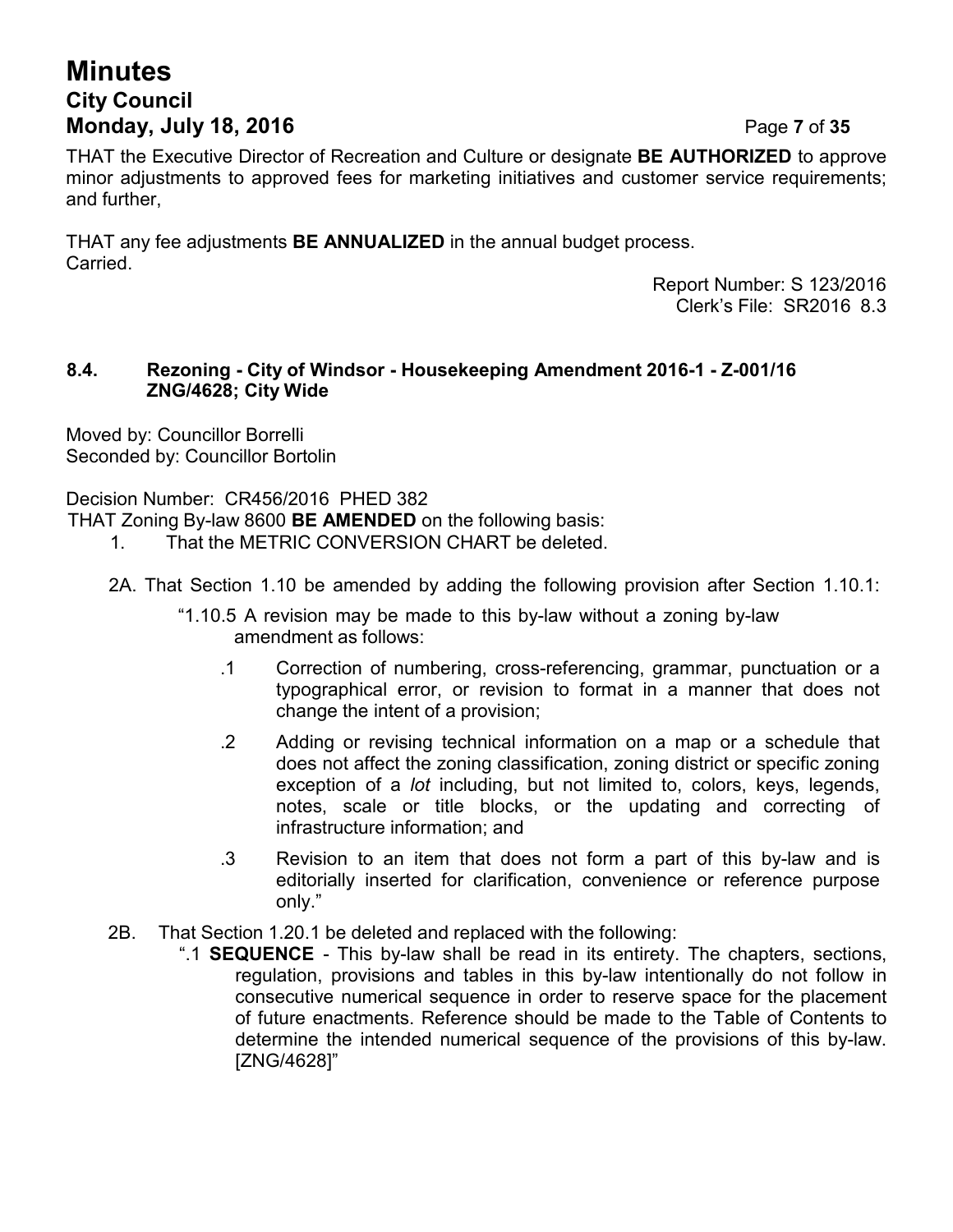- 2C. That Section 1.20 be amended by adding the following provision after Section 1.20.1:
	- ".2 **GENERAL, SUPPLEMENTARY, PARKING SPACE AND PARKING AREA PROVISIONS** – All general, supplementary, parking space or parking area provisions apply to all zoning districts, site specific provisions, temporary use provisions and heritage conservation districts. [ZNG/4628]"
- 2D. That Section 1.20 be amended by adding the following provision after Section 1.20.3:
	- ".4 **NOT FORMING PART OF THIS BY-LAW** The following items and any associated text are for the purpose of clarification, convenience or reference and do not form part of this by-law: Appendix, Example, Footer, Footnote, Header, Heading, Historical or Reference Information, Illustration, Index, Marginal Note, page numbering and Table of Contents. [ZNG/4628]"
- 3. That Section 7 is amended by replacing paragraph 17 with the following:
	- "(17) **"Building Height"** means:
		- (a) For any *building* or part thereof, with a flat roof or a roof having a slope of less than 20.0 degrees, the vertical distance in metres between the *grade* and the highest point of the roof.

Where a *building height* provision is expressed in *storeys*, the *building height* in metres shall be the number of *storeys* permitted multiplied by 4.0 metres. [ZNG/4628]

Example: If the *minimum building height* is 2 *storeys* and the *maximum building height* is 3 *storeys*, multiplying 2 *storeys* by 4.0 metres results in a *minimum building height* of 8.0 metres and multiplying 3 storeys by 4.0 metres results in a *maximum building height* of 12.0 metres.

(b) For a *main building*, or part thereof, with a roof other than that described in clause (a) of this subsection, the vertical distance in metres between the *grade* and the mid-point between the lowest eaves and the highest point of the roof.

Where *building height* is expressed in *storeys*, the *minimum building height* in metres shall be the number of *storeys* required multiplied by 4.0 metres, and the *maximum building height* in metres shall be the number of *storeys* permitted multiplied by 4.0 metres plus an additional 2.0 metres for the roof. [ZNG/4628]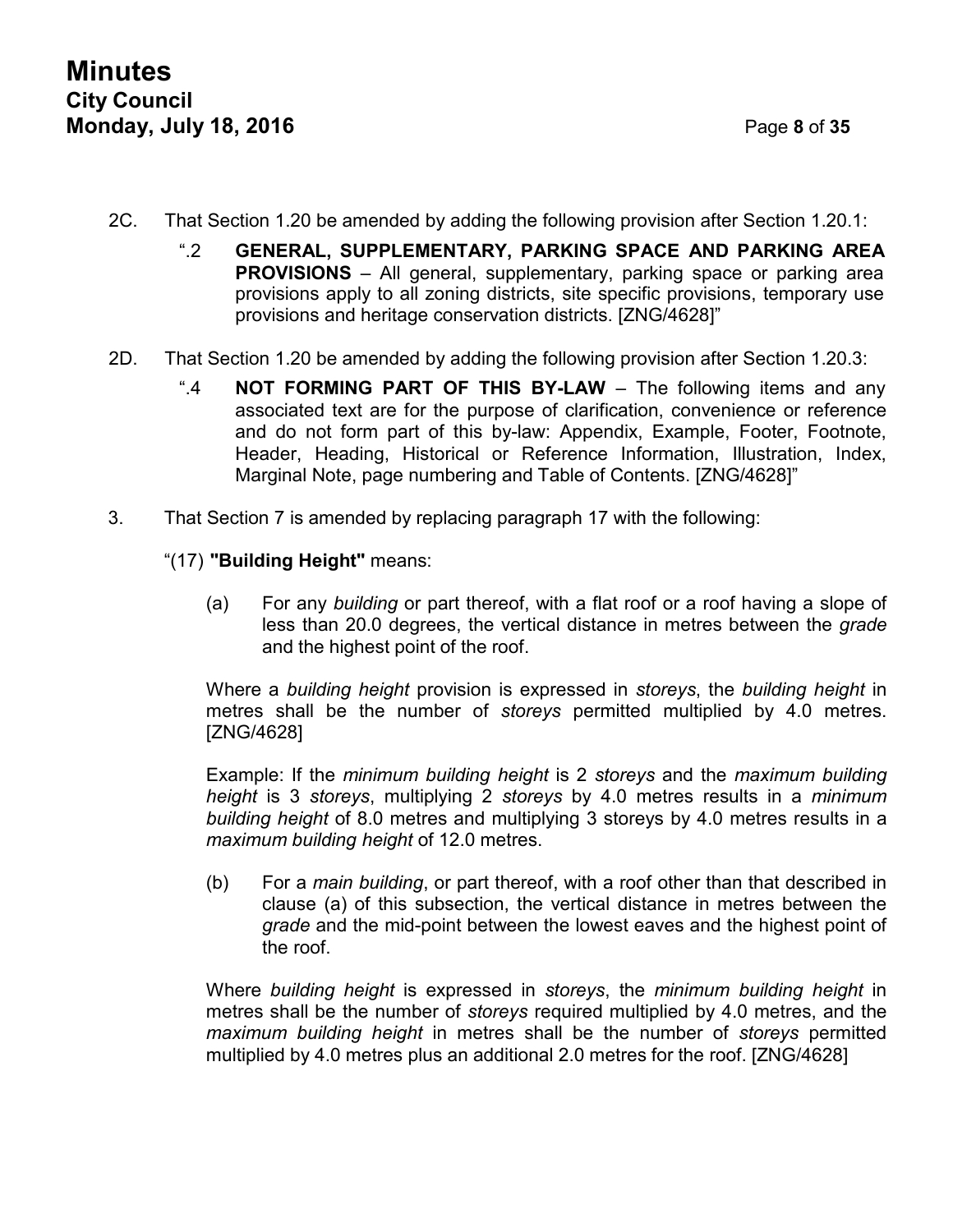# **Minutes City Council Monday, July 18, 2016** Page **9** of **35**

Example: If the *maximum building height* is 2 *storeys*, multiplying 2 *storeys* by 4.0 metres plus 2.0 metres for the roof, results in a *maximum building height* of 10.0 metres.

Example: If the *minimum building height* is 2 *storeys* and the *maximum* b*u*ilding *height* is 3 *storeys*, multiplying 2 *storeys* by 4.0 metres results in a *minimum building height* of 8.0 metres and multiplying 3 *storeys* by 4.0 metres plus 2.0 metres for the roof results in a *maximum building height* of 14.0 metres.

- (c) For an *accessory building* or that part of an *accessory building* with a roof other than that described in clause (a) of this subsection, the vertical distance in metres between the *grade* and the highest point of the roof. [ZNG/4249]"
- 4A. That Section 7 be amended by deleting paragraph 18 and replacing it with the following:
	- "(18) **"Business Office"** means an *office* of any one or more of the following: commercial business; financial services including a bank, credit union, payday lender, savings and loan office and trust company; government; industrial business; non-profit or charitable organization; professional person. A *financial office* is a *business office*. A *medical office*, *veterinary clinic* or *veterinary office* is not a *business office*. [ZNG/4628]"
- 4B. That Section 7 be amended by deleting paragraph 50 and replacing it with the following:
	- "(50) **"Financial Office"** means a *business office*. [ZNG/4628]"
- 5A. That Section 21(12)(a)(iv) be deleted and replaced with the following:
	- "(iv) The *erection* of a *building*, *structure* or *dwelling* on a *lot* except where all of the following are available:
		- 1. A *street* paved to the satisfaction of the City Engineer;
		- 2. Municipal storm water outlet;
		- 3. Municipal sanitary sewer;
		- 4. Municipal electrical service; and
		- 5. Municipal water service.

Notwithstanding the foregoing, a building permit may be issued for a *building*, *structure* or *dwelling* provided that the *lot* upon which the *building*, *structure* or *dwelling* is proposed to be located is within a registered plan of subdivision in which the *street* has not been assumed by the *City of Windsor* but in which the *street* is to be assumed under the terms of a registered subdivision agreement or a servicing agreement. [ZNG/4628]"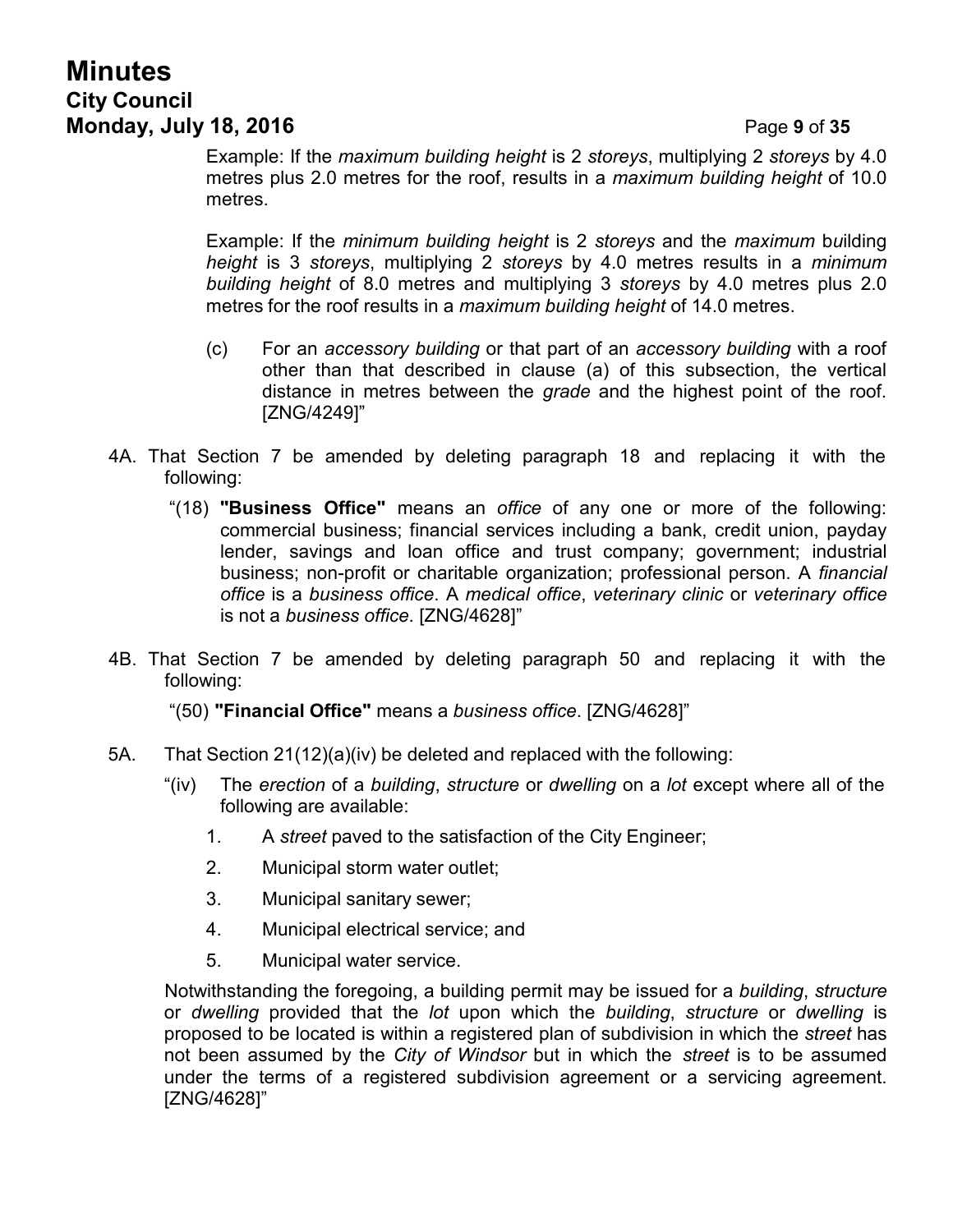- 5B. That Sections 10(1)(b)(ix), 10(2)(b)(ix), 10(3)(b)(ix), 10(4)(b)(ix), 10(6)(b)(vii), 11(1)(b)(viii), 11(2)(b)(viii), 11(3)(b)(viii), 11(4)(b)(viii) and 21(12)(a)(vi) be deleted.
- 6A. That Sections 13(1)(a)(ii) and 13(2)(a)(ii) be deleted and each be replaced with the following:
	- "(ii) A *school*; *day nursery*; a *business office* of a non-profit or charitable organization; [ZNG/4628]"
- 6B. That Section 13(3)(a)(iii) be deleted and replaced with the following:
	- "(iii) A *day nursery*; a *business office* of a non-profit or charitable organization; [ZNG/4628]"
- 7. That Section 20 be amended by adding the following paragraph:
	- "368. For the lands comprising Part of Farm Lot 85, Concession 1, designated as Parts 1 and 2, Plan 12R-10279, Part of Farm Lot 85, Concession 1, and Part of Park Lots 24 and 28 and Park Lot 26, Registered Plan 125, as delineated by a heavy black line on Schedule 'A' to By-law 379-2001, situated on the south side of Shepherd Street East, between McDougall Street and Mercer Street, a *private hall*, a *health studio*, a *restaurant*, provided there is no facility for drive-through service, a *business office*, a *contractor's office*, a *financial office*, a *personal service shop* and a *convenience store* shall be additional permitted uses and that the *required* number of *parking spaces* for a *private hall* shall be 165. [ZDM 14; ZNG/4628]"
- 8. That Section 21(3)(a)(iii) be deleted.
- 9A. That Section 7 be amended by adding the following paragraph after paragraph 140a: "(140b) **"Swimming Pool"** means a *structure*, filled or capable of being filled with water, that has a minimum depth of water at any point of 610 mm and with more than 2.0 square metres in potential liquid surface area and that is, or capable of being, used for swimming, diving and/or other recreational purposes.

It may include a vessel designed or intended for therapeutic or bathing purposes commonly referred to as a hot tub, whirlpool, hydro massage pool, jetted tub or spa, a pond with a depth of 0.15 metres, and any equipment that circulates, heats, or treats the water in a swimming pool, hot tub or pond.

It does not include a body of water, pond or a reservoir designed for storm water retention, utilized for agricultural purposes, or as part of a golf course; a privately or publicly owned storm water management facility; a swimming pool regulated by the Ontario Building Code; or an existing natural body of water or stream. [ZNG/4628]"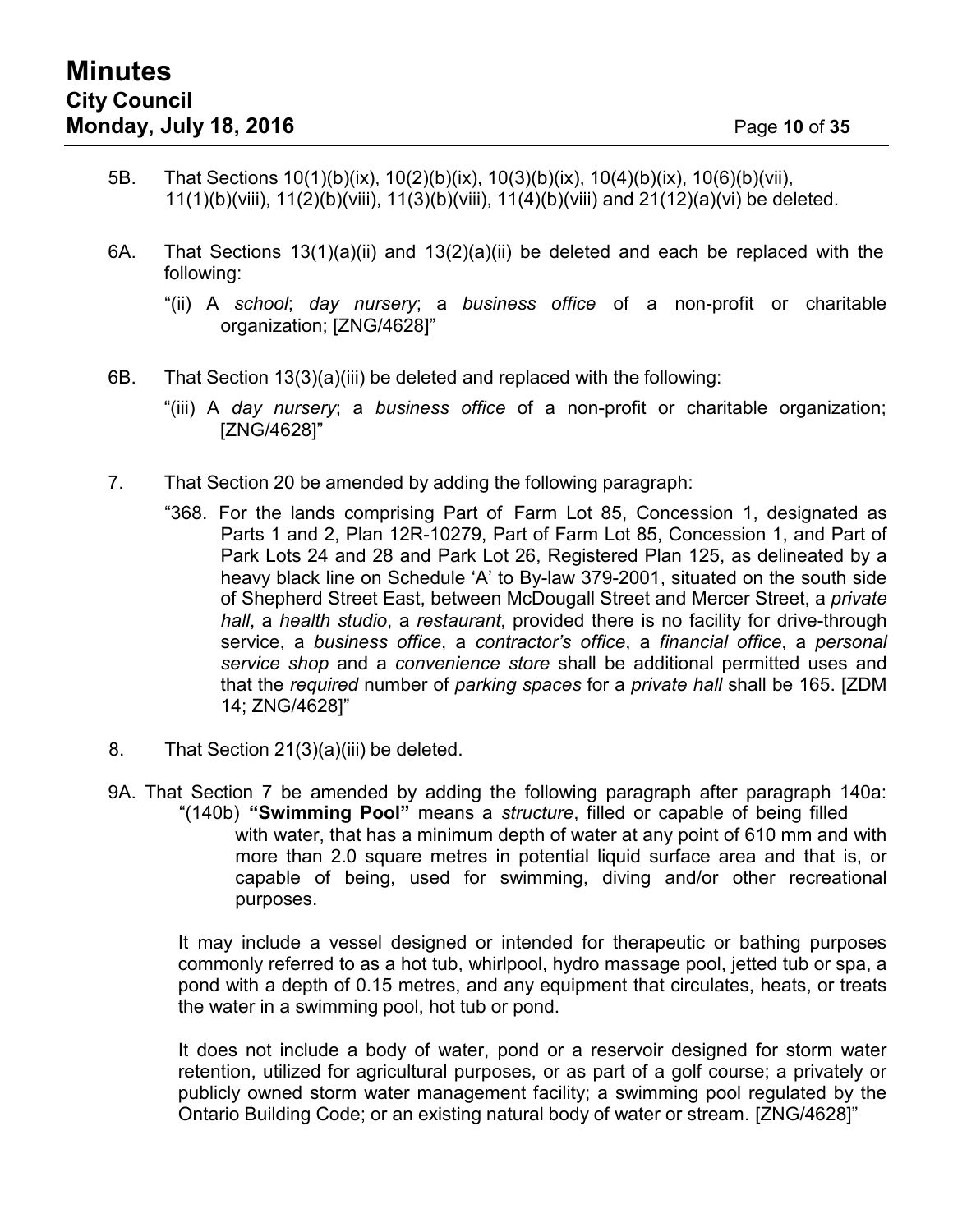#### 9B. That Section 21(8) be deleted and replaced with the following:

#### **"(8) Swimming Pool**

(B/L 9057, Jul 7/1987; B/L 10358, Jul 16/1990; B/L 324-1999, Dec 1/1999; ZNG/4628)

- (a) On a *lot* within a *residential district*, or a *lot* in any other zoning district on which is located a *dwelling* with a *maximum* of four *dwelling units*, a *swimming pool* shall have a:
	- 1. *Minimum* separation from the *front lot line* equal to the *required minimum front yard depth*, or where there is no *required front yard*, a *minimum* separation from the *front lot line* of 7.50 metres;
	- 2. *Minimum* separation from the *side lot line* of 1.20 metres; and,
	- 3. *Minimum* separation from the *rear lot line* of 1.20 metres.
- (b) On a *lot* not described in Section 21(8)(a), a *swimming pool* shall have a *minimum* separation of 7.50 metres from any *lot line*.
- (c) Sections 21(8)(a) and 21(8)(b) *shall* not apply to a *swimming pool* within a *building* having a height of greater than 2.0 metres.
- 10A. That Section 7 be amended by adding the following paragraph after paragraph 134a:
	- "(134b)**"Shipping Container"** means an industrial, standardized reusable vessel that was:
		- (a) originally or formerly specifically designed for or used in the packing, shipping, movement or transport of freight, articles, goods or commodities; and/or
		- (b) designed for, or capable of being mounted on moved on, a rail car; and/or
		- (c) designed for or capable of being mounted on a chassis or bogie for movement by truck trailer or loaded on a ship.

A cargo container and an intermodal container is a *shipping container*. [ZNG/4628]"

- 10B. That the following be added as Section 21(12)(a)(i):
	- "(i) The *use* of a *shipping container* in any *residential district* as a *main building* or as an *accessory building* on a *lot*, save and except for the temporary placement of a *shipping container* in connection with, and during, the erection, renovation or demolition of *structures* on said *lot*. [ZNG/4628]"
- 11. That Section 22.50 be replaced with the following: "**22.50 ENCROACHMENT INTO A YARD (ZNG/4549; ZNG/4628)**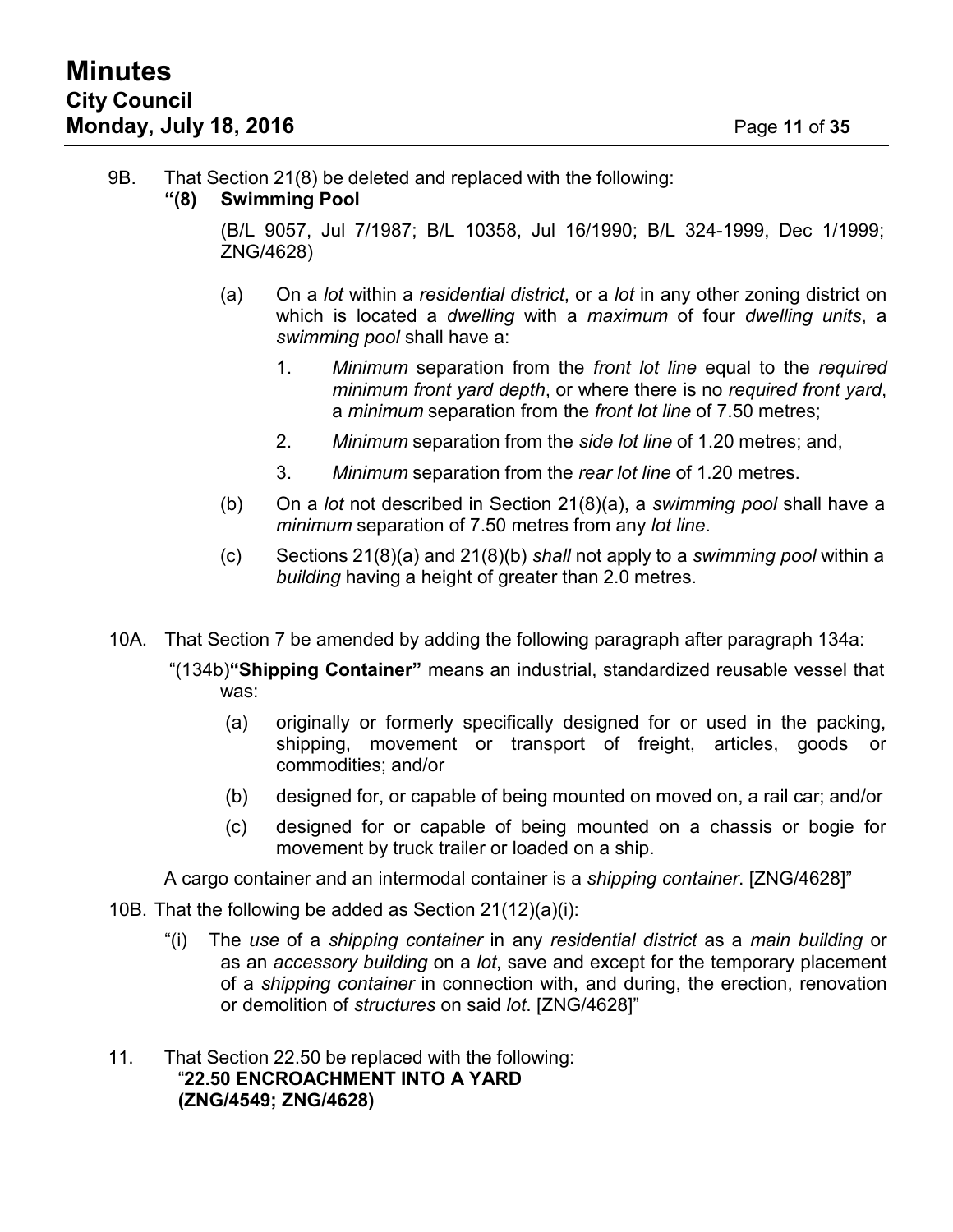- 22.50.1 For the purpose of Section 22.50:
	- "**Ground**" means the average elevation of the ground within 3.0 metres of the *main building* on the *lot*.
	- "**n/a**" means that a *minimum* separation is not *required*.
	- "**No Limit**" means that an encroachment is permitted into the specified *yard* subject to the *minimum* separation provisions in Table 22.50.10 and any other applicable provisions for that encroachment.
	- "**Required Yard**" means any of *required front yard*, *required rear yard*, *required side yard* or *required landscaped open space yard*.
- 22.50.5 Unless otherwise specified in Table 22.50.10, an encroachment is permitted into any *yard* not *required* by this by-law subject to the *minimum* separation provisions in table 22.50.10 and any other applicable provisions in this By-law for that encroachment.

Example: A homeowner wants to build a *deck* with a height of 1.30 metres in their *rear yard*. The *dwelling* is zoned RD1.1, which requires a *minimum rear yard* depth of 7.50 metres. Therefore, the *required rear yard* is 7.50 metres measured from the *rear lot line*.

The nearest wall of the *dwelling* is located 11.0 metres from the *rear lot line*. A *deck* is permitted within this 3.50 metre deep *rear yard* area subject to the *minimum* separation provisions for that encroachment and any applicable provisions such as *lot coverage*.

Per Table 22.50.10.37, that *deck* may extend a further 2.50 metres into the *required rear yard* subject to the *minimum* separation provisions and any other applicable provisions, creating a *deck* with a *maximum* depth of 6.0 metres in the *rear yard*.

- 22.50.7 Notwithstanding the provisions of Section 22.50:
	- .1 An encroachment, except for a *building* projection located a *minimum* of 3.0 metres above the *ground*, is prohibited into a *access area*, driveway, *parking area* or *parking space*.
	- .3 If a *required yard* is not specified in Table 22.50.10, the encroachment is prohibited within that unspecified *required yard*.
	- .5 If a *lot line* is not specified in Table 22.50.10, no separation is required from that unspecified *lot line*.
	- 22.50.10 The permitted encroachments are specified in Table 22.50.10.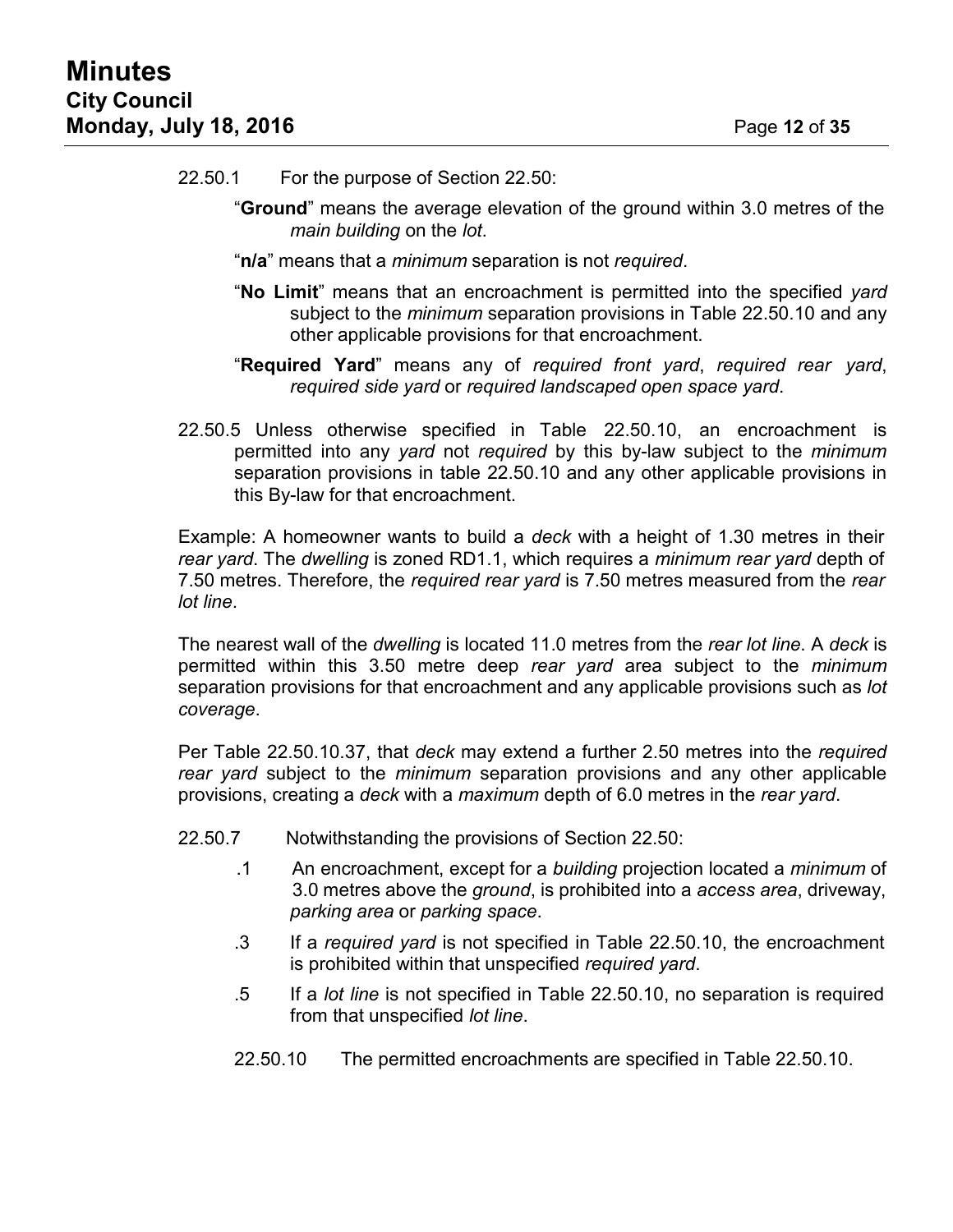# **Minutes City Council Monday, July 18, 2016** Page **13** of **35**

| TABLE 22.50.10 - ENCROACHMENT INTO A YARD |                                                                                                                                                 |                                                             |                                           |                                          |                   |
|-------------------------------------------|-------------------------------------------------------------------------------------------------------------------------------------------------|-------------------------------------------------------------|-------------------------------------------|------------------------------------------|-------------------|
| <b>Type of Encroachment</b>               |                                                                                                                                                 | <b>Maximum Encroachment Into</b>                            |                                           | <b>Minimum Separation</b><br><b>From</b> |                   |
|                                           |                                                                                                                                                 | Yard                                                        | <b>Metres</b>                             | <b>Lot Line</b>                          | <b>Metres</b>     |
| .1                                        | <b>Architectural Feature</b><br>into a required yard of<br>less than 1.20 metres in<br>width or depth                                           | Any required<br>yard                                        | 0.30 <sub>m</sub>                         | n/a                                      | n/a               |
| $.2\overline{ }$                          | <b>Architectural Feature</b><br>into a required yard of<br>1.20 metres or more in<br>width or depth                                             | Any required<br>yard                                        | 0.60 <sub>m</sub>                         | n/a                                      | n/a               |
| .10                                       | <b>Balcony</b>                                                                                                                                  | <b>Required front</b><br>yard or<br>required rear<br>yard   | 1.50 <sub>m</sub>                         | n/a                                      | n/a               |
|                                           |                                                                                                                                                 | <b>Required side</b><br>yard                                | 25% of the<br>required side yard<br>width |                                          |                   |
| .15                                       | <b>Bay Window</b>                                                                                                                               | <b>Required front</b><br>yard or<br>Required rear<br>yard   | 1.00 <sub>m</sub>                         | Side lot line                            | 1.20 <sub>m</sub> |
|                                           |                                                                                                                                                 | <b>Required side</b><br>yard                                | 0.30 <sub>m</sub>                         |                                          |                   |
| .20                                       | <b>Below Grade Entrance</b><br><b>Pad and Steps Leading</b><br><b>Thereto</b>                                                                   | <b>Required front</b><br>yard or<br>Required rear<br>yard   | 2.50 <sub>m</sub>                         | Side lot line                            | 1.20 <sub>m</sub> |
|                                           |                                                                                                                                                 | Required side<br>yard                                       | No Limit                                  |                                          |                   |
| .25                                       | <b>Central Air Conditioning</b><br><b>Unit including the</b><br>components of a heating,<br>ventilation or air<br>conditioning (HVAC)<br>system | Required rear<br>yard<br>or<br><b>Required side</b><br>yard | No Limit                                  | Side lot line                            | 0.60 <sub>m</sub> |
| .35                                       | <b>Deck</b> – part of a deck<br>having a floor height of<br>0.30 metres or less above<br>the ground                                             | Any required<br>yard                                        | No Limit                                  | n/a                                      | n/a               |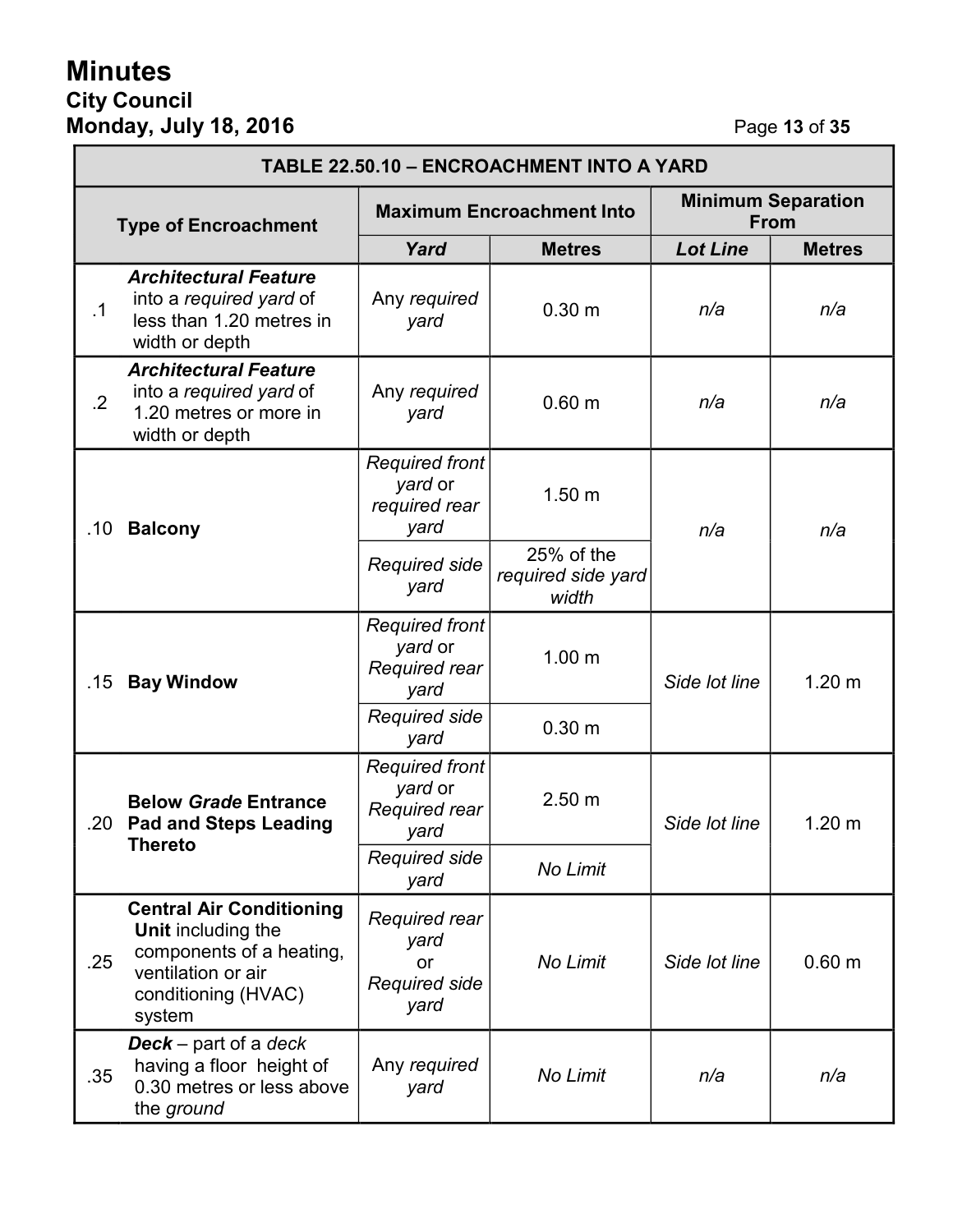# **Minutes City Council Monday, July 18, 2016** Page **14** of **35**

| TABLE 22.50.10 - ENCROACHMENT INTO A YARD                                                                                                                                                                                                                                                            |                                                                                                                                       |                                                          |                   |                                        |                                          |                                                                           |
|------------------------------------------------------------------------------------------------------------------------------------------------------------------------------------------------------------------------------------------------------------------------------------------------------|---------------------------------------------------------------------------------------------------------------------------------------|----------------------------------------------------------|-------------------|----------------------------------------|------------------------------------------|---------------------------------------------------------------------------|
| <b>Type of Encroachment</b>                                                                                                                                                                                                                                                                          |                                                                                                                                       | <b>Maximum Encroachment Into</b>                         |                   |                                        | <b>Minimum Separation</b><br><b>From</b> |                                                                           |
|                                                                                                                                                                                                                                                                                                      |                                                                                                                                       | Yard                                                     | <b>Metres</b>     | <b>Lot Line</b>                        |                                          | <b>Metres</b>                                                             |
|                                                                                                                                                                                                                                                                                                      | <b>Deck</b> – part of a deck<br>having a floor height of<br>greater than 0.30 metres<br>and less than 1.20 metres<br>above the ground | <b>Required front</b><br>yard                            | 2.50 <sub>m</sub> |                                        |                                          |                                                                           |
| .36                                                                                                                                                                                                                                                                                                  |                                                                                                                                       | Required rear<br>yard or<br><b>Required side</b><br>yard | No Limit          | Any lot line                           |                                          | 1.20 <sub>m</sub>                                                         |
|                                                                                                                                                                                                                                                                                                      |                                                                                                                                       |                                                          |                   | <b>Front lot line</b><br>Rear lot line |                                          | 1.20 <sub>m</sub>                                                         |
| .37                                                                                                                                                                                                                                                                                                  | <b>Deck</b> – part of a deck<br>having a floor height of<br>1.20 metres or more<br>above the ground                                   | Any front yard<br>or<br>Required rear<br>yard            | 2.50 m            | Side lot line                          |                                          | Minimum<br>side yard<br>width<br>required by<br>Zoning<br><b>District</b> |
| .40                                                                                                                                                                                                                                                                                                  | <b>Fire Escape</b>                                                                                                                    | Required rear<br>yard                                    | 2.50 <sub>m</sub> | Side Lot<br>Line                       |                                          | 1.20 <sub>m</sub>                                                         |
|                                                                                                                                                                                                                                                                                                      |                                                                                                                                       |                                                          |                   | <b>Front lot line</b><br>Rear lot line |                                          | 1.20 <sub>m</sub>                                                         |
|                                                                                                                                                                                                                                                                                                      | .60 <b>Porch</b>                                                                                                                      | Any front yard<br>or<br>Required rear<br>yard            | 2.50 m            | Side lot line                          |                                          | Minimum<br>side yard<br>width<br>required by<br>Zoning<br><b>District</b> |
| A porch, that is lawfully in existence on the effective date of this provision and which is located in<br>whole or in part in a front yard, may be repaired or replaced by a new porch with the same<br>dimensions or less into the front yard subject to above the minimum separation requirements. |                                                                                                                                       |                                                          |                   |                                        |                                          |                                                                           |
| .70                                                                                                                                                                                                                                                                                                  | <b>Solar Panel and</b><br><b>Supporting Structure -</b><br><b>Residential District</b>                                                | Required rear<br>yard                                    | No Limit          | Side lot<br>line                       |                                          | 1.20 <sub>m</sub>                                                         |
| .71                                                                                                                                                                                                                                                                                                  | <b>Solar Panel and</b><br><b>Supporting Structure -</b><br><b>Other Zoning District</b>                                               | Any required<br>yard                                     | No Limit          | n/a                                    |                                          | n/a                                                                       |
| .75                                                                                                                                                                                                                                                                                                  | <b>Steps</b> – Having a<br>maximum height of 0.30<br>metres above the ground                                                          | Any required<br>yard                                     | No Limit          | n/a                                    |                                          | n/a                                                                       |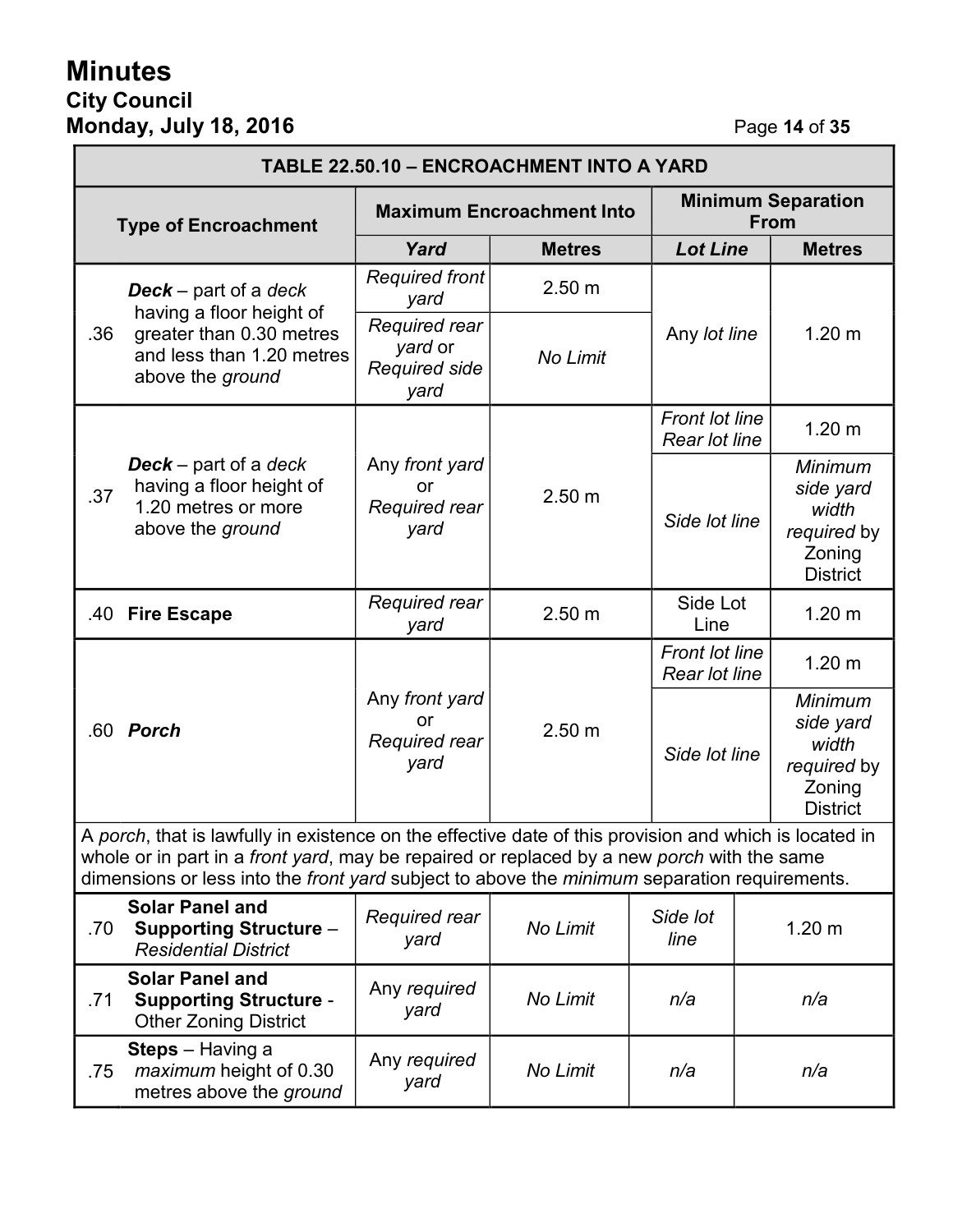# **Minutes City Council Monday, July 18, 2016 Page 15** of **35**

| TABLE 22.50.10 - ENCROACHMENT INTO A YARD |                                                                                   |                                                                          |                   |                                          |                                       |  |
|-------------------------------------------|-----------------------------------------------------------------------------------|--------------------------------------------------------------------------|-------------------|------------------------------------------|---------------------------------------|--|
| <b>Type of Encroachment</b>               |                                                                                   | <b>Maximum Encroachment Into</b>                                         |                   | <b>Minimum Separation</b><br><b>From</b> |                                       |  |
|                                           |                                                                                   | Yard                                                                     | <b>Metres</b>     | <b>Lot Line</b>                          | <b>Metres</b>                         |  |
| .76                                       | <b>Steps</b> – Having a height<br>of greater than 0.30<br>metres above the ground | Any required<br>yard                                                     | No Limit          | Any Lot<br>Line                          | 1.20 <sub>m</sub>                     |  |
|                                           |                                                                                   | Maximum total tread area of 5.0 square metres within a<br>required yard. |                   |                                          |                                       |  |
| .80                                       | <b>Sunroom</b>                                                                    | Required rear<br>yard                                                    | 3.75 <sub>m</sub> | Side Lot                                 | Minimum side<br>yard width            |  |
|                                           |                                                                                   | Maximum floor area of 15.0 sq.<br>m within the required rear yard        |                   | Line                                     | required by<br><b>Zoning District</b> |  |
| .90                                       | <b>Wheelchair Ramp or Lift</b>                                                    | Any required<br>yard                                                     | No Limit          | Any Lot<br>Line                          | 1.20 <sub>m</sub>                     |  |

- 12. That Section 24.40.20.2 be deleted and replaced with the following:
	- ".2 A *loading space* may be located within a *parking area* or may have direct access from either a *parking aisle* or a *collector aisle*, provided, that the *loading space* is located and designed so as not to hamper the safe movement of people and operation of vehicles within the *parking area* and the *loading space* and *access area* complies with Section 25.5 in this By-law. [ZNG/4628]"
- 13. That the zoning of Part of Block Z, Registered Plan 927, further described as PIN 012644967, situated on the north side of Sprucewood Avenue, east of Matchette Road and known municipally as 1490 Sprucewood Avenue, be changed from GD1.1 to DRD<sub>1</sub>1

Carried.

Report Number: S 93/2016 Clerk's File: ZB/12453 8.4

#### **8.5. Minutes of the Windsor Licensing Commission of its meeting held May 25, 2016**

Moved by: Councillor Borrelli Seconded by: Councillor Bortolin

Decision Number: CR454/2016 ETPS 395 THAT the Minutes of the Windsor Licensing Commission of its meeting held May 25, 2016 **BE RECEIVED** for information. Carried.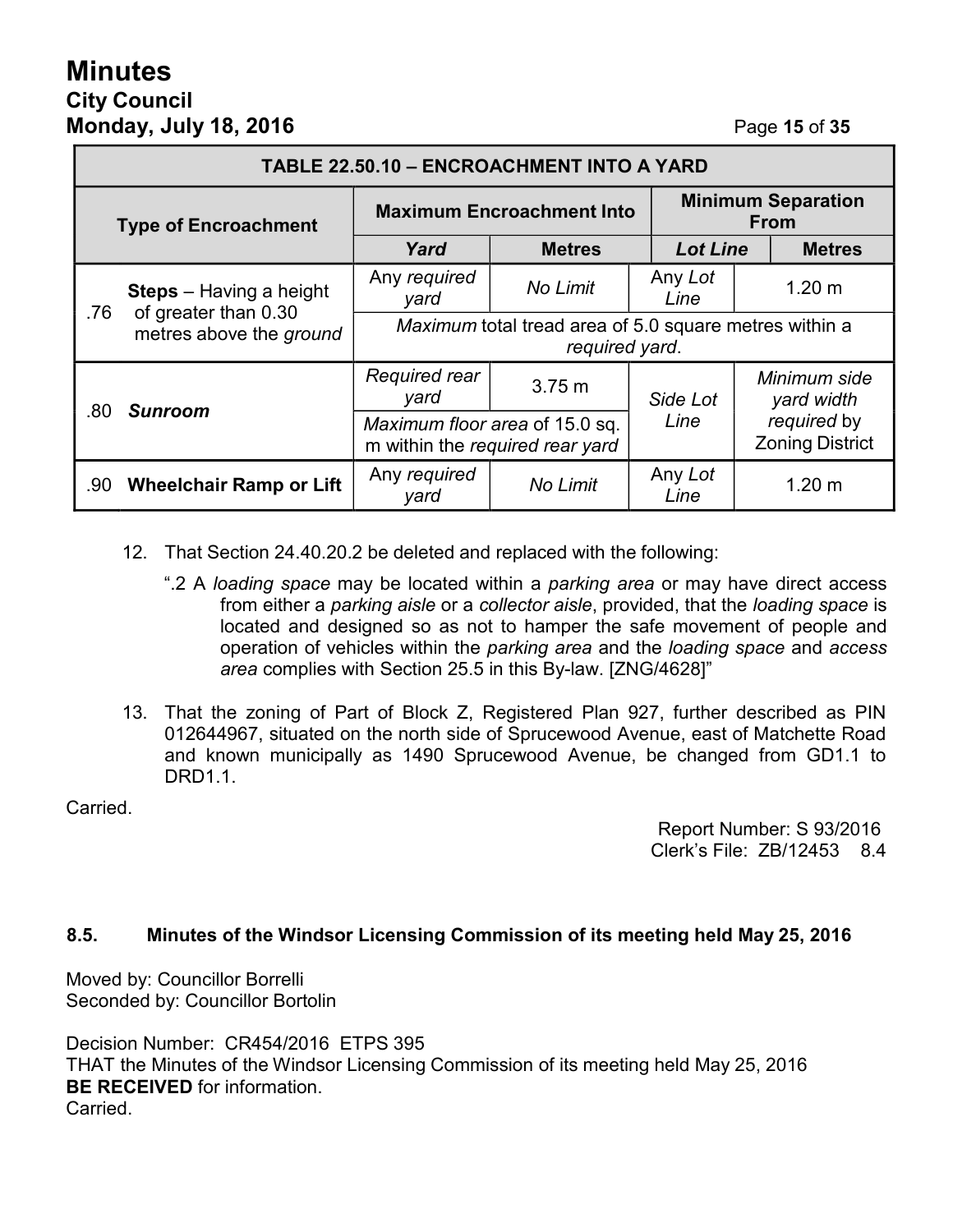**Minutes City Council Monday, July 18, 2016 Page 16 of 35** 

Report Number: SCM 91/2016 Clerk's File: MB2016 8.5

#### **8.6. M240-2013 - Petition to Reconstruct Perimeter Sidewalks at 75 Riverside Dr. E. - Ward 3**

Moved by: Councillor Borrelli Seconded by: Councillor Bortolin

Decision Number: CR455/2016 ETPS 398 THAT the petition presented to Councillor Valentinis from the residents of E.C.C. No 41 regarding the replacement of the perimeter sidewalk of 75 Riverside Drive East **BE RECEIVED** for information. **Carried** 

> Report Number: S 116/2016 Clerk's File: ACO/1148 8.6

## **8.7. Essex-Windsor Solid Waste Authority Annual Report - Essex-Windsor Residential Waste Diversion 2015**

Moved by: Councillor Borrelli Seconded by: Councillor Bortolin

Decision Number: CR453/2016 ETPS 394

THAT the Essex-Windsor Solid Waste Authority Annual Report - Essex-Windsor Residential Waste Diversion 2015 **BE RECEIVED** for information. Carried.

> Report Number: SCM 86/2016 Clerk's File: MB2016 8.7

Moved by: Councillor Borrelli Seconded by: Councillor Bortolin

Decision Number: CR457/2016 ETPS 401

THAT the Salary Market Review completed by Gazda Consulting Group, reporting on the compensation of Transit Windsor Non Union Employee group **BE RECEIVED** for information; and

THAT Recommendation 1, 2, 4 & 5 from the Gazda Consulting Group Special Report, 2014 Market Compensation Review, **BE APPROVED**. Carried.

> Report Number: S 108/2016 Clerk's File: MT2016 8.8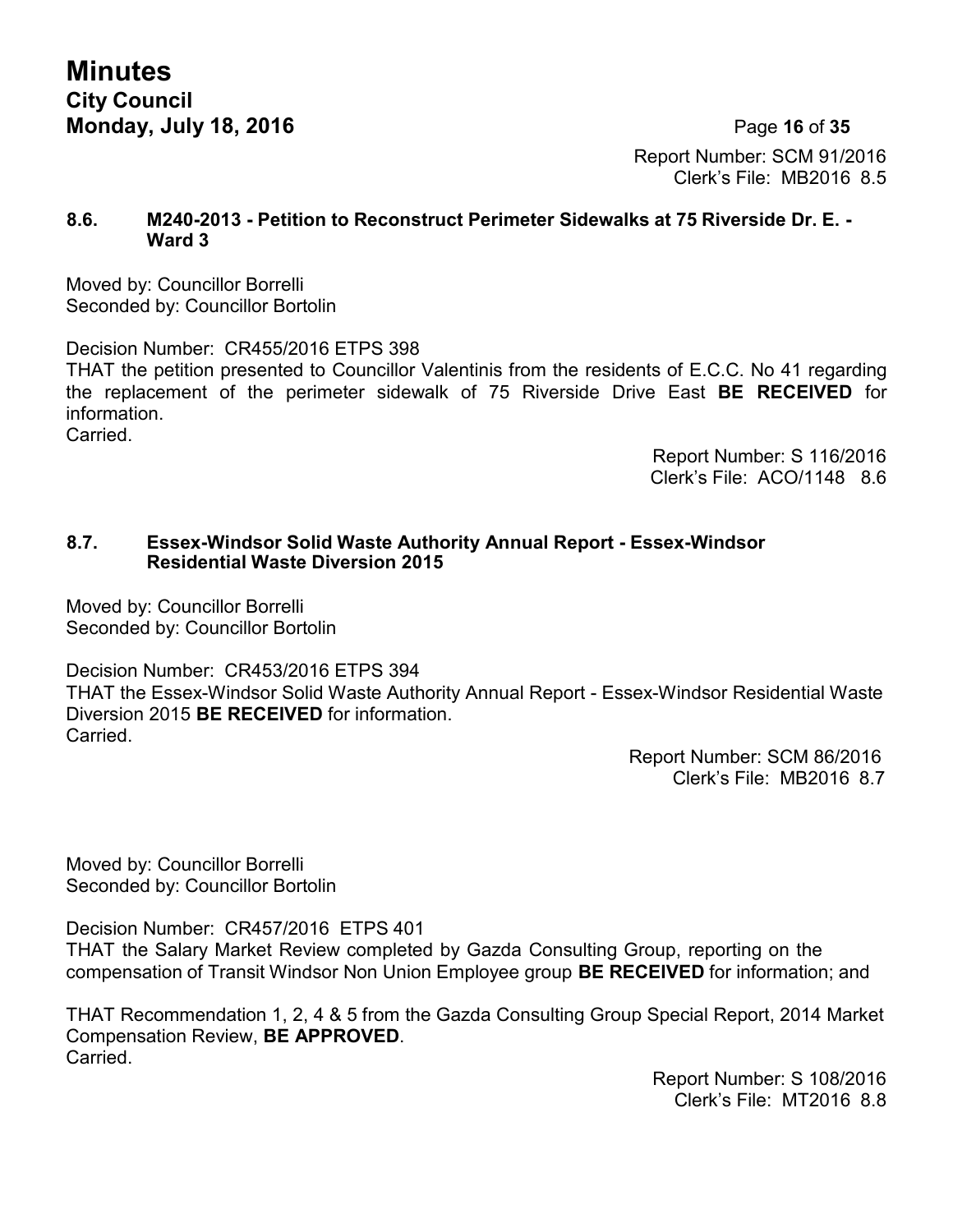# **Minutes City Council Monday, July 18, 2016 Page 17 of 35**

#### **11.1. Purchase of Two (2) Street Sweeper City Wide**

Moved by: Councillor Borrelli Seconded by: Councillor Bortolin

#### Decision Number: CR458/2016

THAT City Council **APPROVE** the Purchase of two (2) Street Sweepers and that the Purchasing Manager **BE AUTHORIZED** to issue a purchase order to Cubex Ltd. in the amount of \$531,226.80 (excluding HST), satisfactory in financial content to the City Treasurer, and in technical content to the Executive Director of Operations; and further,

THAT City Council **APPROVE** additional funding of \$162,073.20 from the City's Fleet Equipment Reserve (136) to cover the additional costs relating to the 2015 street sweeper replacement. Carried.

Report Number: C 125/2016 Clerk's File: SW2016 11.1

Moved by: Councillor Borrelli Seconded by: Councillor Bortolin

Decision Number: CR463/2016

- a) THAT this report from the Executive Director of Housing and Children's Services regarding the 2016 Social Infrastructure Fund (SIF) **BE APPROVED**; and further
- b) THAT the Community Development and Health Commissioner or authorized designate **BE AUTHORIZED** to confirm to the Ministry of Housing or any other Ministry as required that the City of Windsor will act as Service Manager to deliver the SIF funding allocation and any subsequent program extensions or releases, as announced under the 2016 Social Infrastructure Fund and further that the City will be a participating municipality in the program(s) and any subsequent housing program(s), provided the cost of the program(s) do not exceed the funding received from the Federal and Provincial governments, with the exception of the Rental Housing capital program component requirement to set property taxes at the single residential rate for any units receiving funds under the program(s); and further
- c) THAT the Community Development and Health Commissioner or authorized designate **BE AUTHORIZED** to submit the Program Delivery and Fiscal Plan to the Ministry of Housing or any other Ministry as required outlining, among other things, how the Windsor Essex funding allocation will be used over the life of the 2016 Social Infrastructure Fund program or any subsequent housing program(s), extensions or releases as required; and further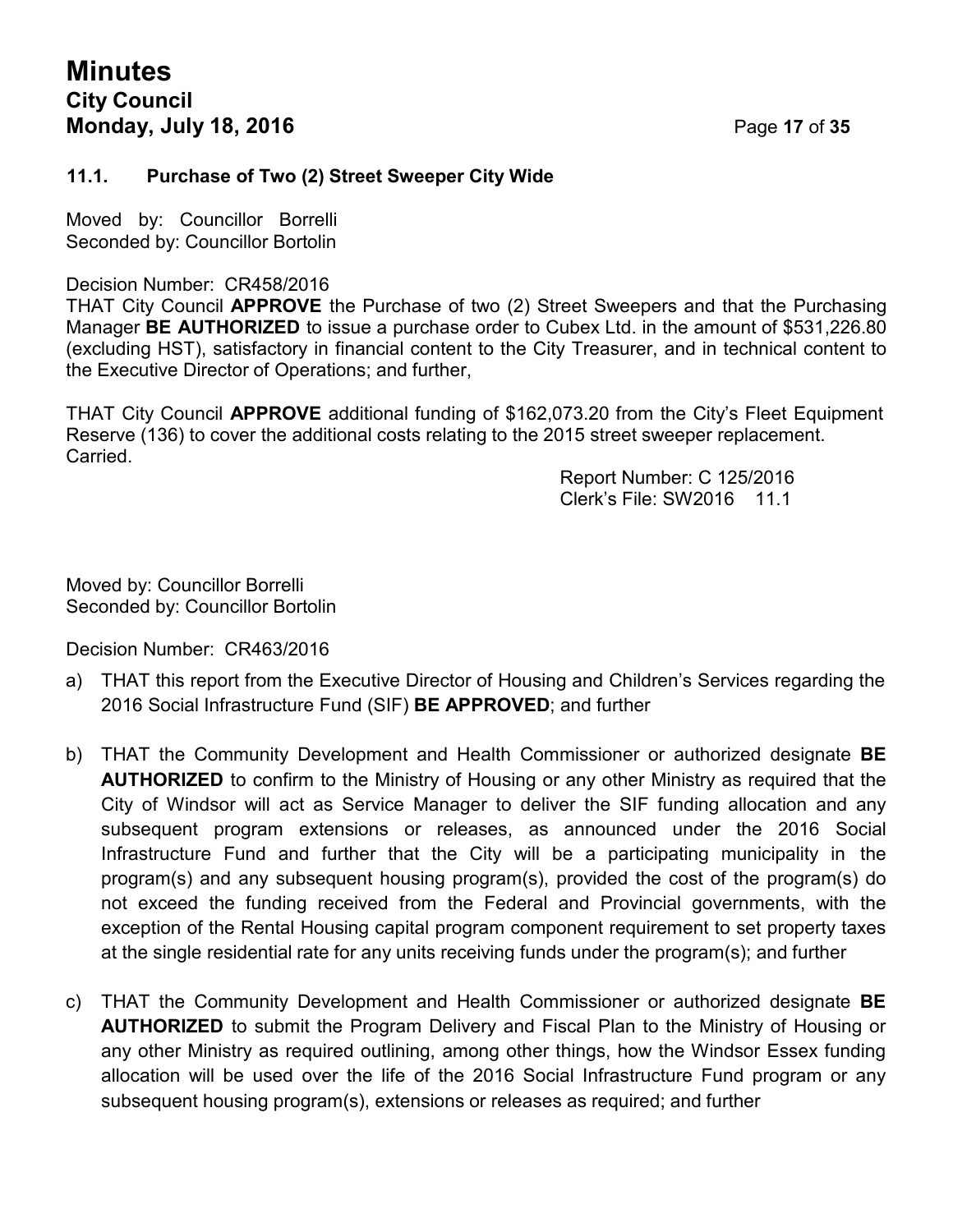# **Minutes City Council Monday, July 18, 2016 Page 18 of 35**

- d) THAT the Chief Administrative Officer and the City Clerk or authorized designate(s) **BE AUTHORIZED** to execute Administration Agreements to secure funding and deliver the 2016 Social Infrastructure Fund (SIF) and any subsequent housing program(s), extensions or releases as required in Windsor Essex provided further that the Administration Agreements and documents are in a form satisfactory to the City Solicitor; satisfactory in financial content to the Chief Financial Officer and satisfactory in content to the Executive Director of Housing and Children's Services; and further
- e) THAT the Executive Director of Housing and Children's Services **BE AUTHORIZED** to execute, submit applications and make the necessary submissions to secure funding and deliver the 2016 Social Infrastructure Fund and any subsequent housing programs, extensions or releases as required; and further
- f) THAT the Executive Director of Housing and Children's Services **BE AUTHORIZED** to approve amendments to the delivery and submissions of the 2016 Social Infrastructure Fund and any subsequent housing program(s), extensions or releases as required and submit the amended submissions to the Ministry of Housing or any other Ministry as required over the duration of the 2016 Social Infrastructure Fund and any subsequent housing program(s), extensions or releases as required; and further
- g) THAT the Executive Director of Housing and Children's Services **BE AUTHORIZED** to acquire at the appropriate time, additional resources and partner or agency support to deliver components of the 2016 Social Infrastructure Fund and any subsequent housing program(s), extensions or releases as required at a cost not to exceed the administration fees provided by the Federal and Provincial governments related to the program(s); and further
- h) THAT the City Treasurer or authorized designate **BE AUTHORIZED** to set the property tax rate equivalent to the single residential rate for units located in the City of Windsor receiving funding under the Rental Housing capital component of the 2016 Social Infrastructure Fund, and any subsequent housing program(s), extensions or releases as required; and further
- i) THAT the Executive Director of Housing and Children's Services, working with the CFO and City Treasurer, **BE AUTHORIZED**, to establish a Revolving Loan Fund to manage and redeliver program funds repaid by and under all rounds, versions and extensions Canada Ontario Affordable Housing Program, IAH Program, IAH (2014 Extension) and 2016 Social Infrastructure Fund recipients provided the fund is established in compliance with City policies and requirements and managed in compliance with Ministry of Housing or any other Ministry as required and housing program requirements; and further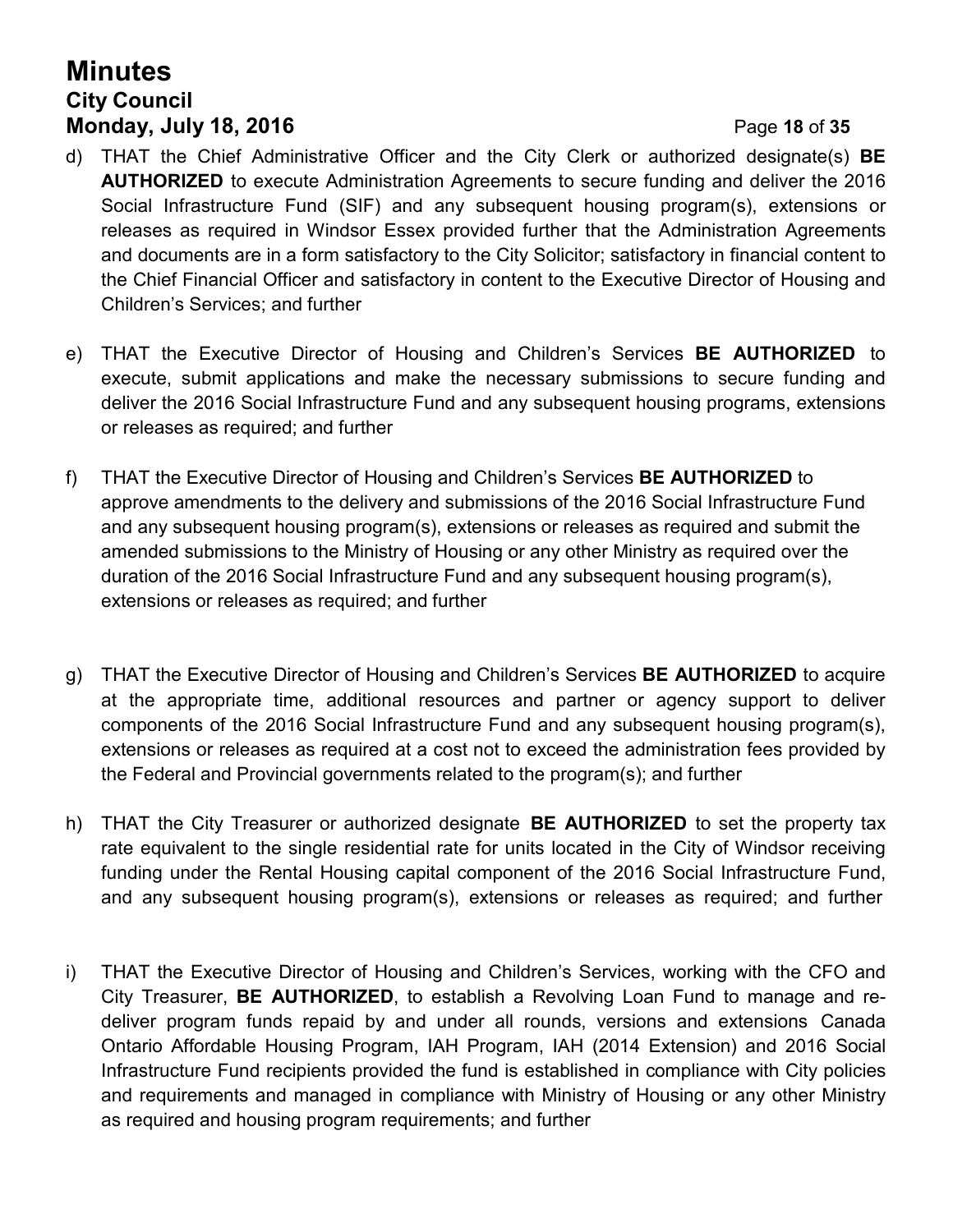# **Minutes City Council Monday, July 18, 2016 Page 19 of 35**

- 
- j) THAT the Executive Director of Housing and Children's Services , working with the CFO and City Treasurer, **BE AUTHORIZED**, to establish as necessary the minimum number of Revolving Fund accounts (which may include the establishment of a dedicated trust fund ) and pool and manage funds repaid by recipients from any round, version or extension of the Canada Ontario Affordable Housing Program, the Investment In Affordable Housing Program, 2016 Social Infrastructure Fund and any subsequent housing program(s) as required to the extent permitted by and in compliance with policies and requirements of the City and the Ministry of Housing or any other Ministry as required; and further
- k) THAT the Executive Director of Housing and Children's Services **BE AUTHORIZED**, throughout the duration of the 2016 Social Infrastructure Fund and any subsequent housing program(s), extensions or releases, to take such actions required to implement, operationalize, and manage the program(s), apply practical operational tasks and activity, approve projects, allocate funds, withdraw, negotiate and re-allocate program funds, including re-allocation between the 2016 Social Infrastructure Fund or any other housing program(s), or component(s) as allowed and program recipients, agencies and organizations to maintain and ensure compliance with program rules and criteria and/or enable full take-up of program funds and/or to address local community housing needs; and further
- l) THAT the Community Development and Health Commissioner or their authorized designates **BE AUTHORIZED** to execute the necessary agreements and documents related to the 2016 Social Infrastructure Fund and any program Revolving Fund and any subsequent housing programs, extensions, releases or components as required, provided such agreements and documents comply with the governing program requirements and are in a form satisfactory to the City Solicitor; satisfactory in financial content to the City Treasurer and satisfactory in technical content to the Executive Director of Housing and Children's Services.

Carried.

Report Number: C 132/2016 Clerk's File: SS2016 11.3

## **9. REQUEST FOR DEFERRALS, REFERRALS OR WITHDRAWALS**

**8.1. CQ8-2016 – Placement of EPI-Pens at all City owned facilities to be used in cases of Emergency**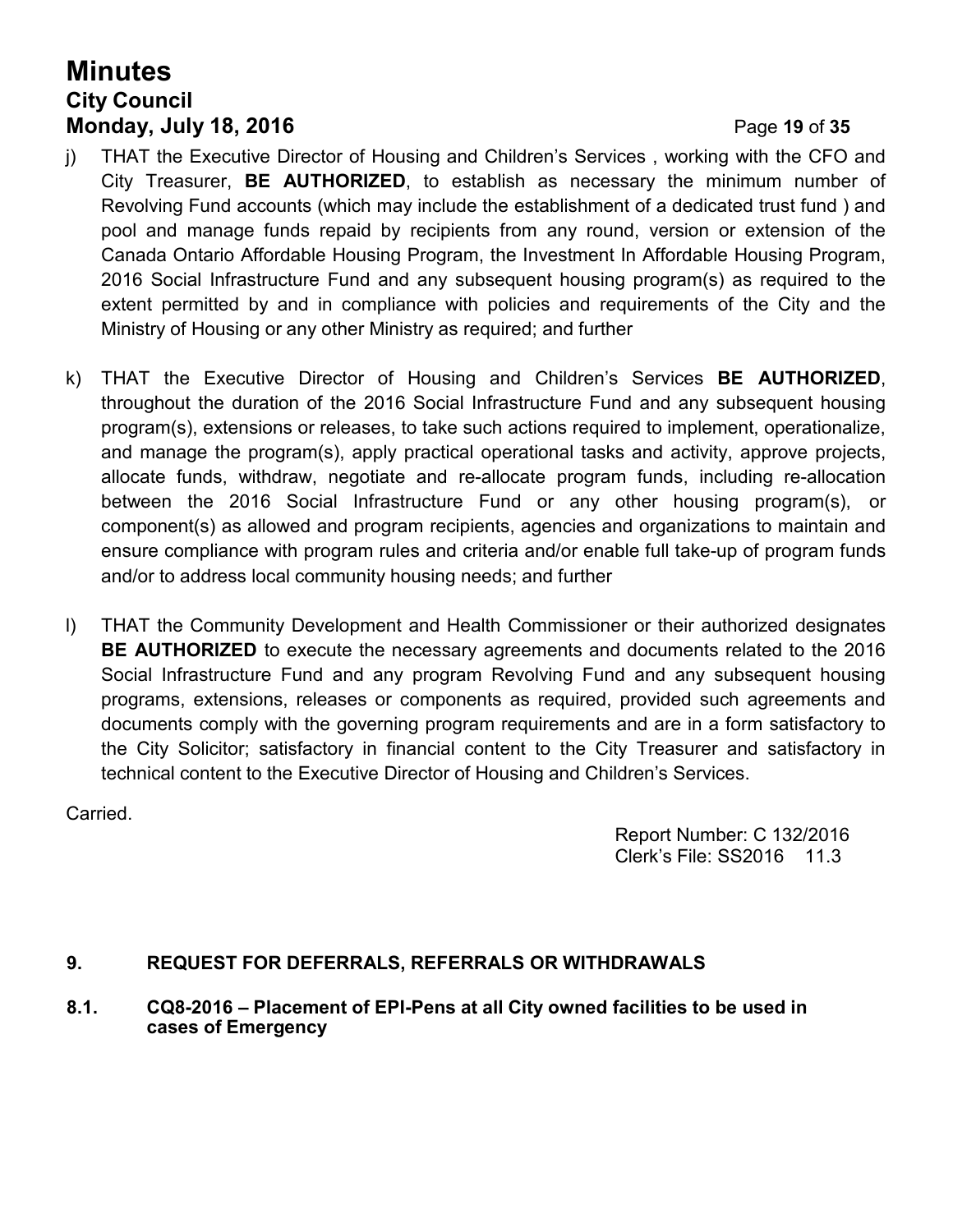# **Minutes City Council Monday, July 18, 2016 Page 20 of 35**

Moved by: Councillor Francis Seconded by: Councillor Elliott

Decision Number: CR459/2016

That the report of the Executive Director of Human Resources dated June 16, 2016 entitled "CQ8-2016 regarding the use of EPI-pens at all City owned facilities to be used in cases of Emergency **BE REFERRED BACK** to Administration to prepare in consultation with the Windsor Essex County Health Unit, a plan for the implementation of a one year pilot project to commence in 2017, the plan should include measurables and shall be brought back to Council for final approval. Carried.

> Report Number: CM 25/2016 Clerk's File: MH2016 8.1

## **10.2. Response to CQ54-2015 and CQ62-2015 - Wards 1 and 10**

Moved by: Councillor Holt Seconded by: Councillor Gignac

Decision Number: CR460/2016

That the report of the City Engineer dated February 3, 2016 entitled "Response to CQ54-2016 and CQ62-2016 – Wards 1 and 10" **BE REFERRED BACK** to Council after the 30 day tabling of the Central Box Environmental Assessment is completed. Carried.

> Report Number: S 32/2015 Clerk's File: ST2016 10.2

## **10. PRESENTATIONS AND DELEGATIONS (5 Minute maximum per delegate)**

#### **10.1. Central Box Study Area Environmental Assessment (EA) - Filing the Notice of Study Completion- Wards 1, 9, 10**

#### **Michael Mastronardi representing Stantec Consulting**

Michael Mastronardi representing Stantec Consulting, appears before Council regarding the report of the City Engineer Central Box Study Area Environmental Assessment (EA) Filing the notice of Study Completion and provides a brief history of the project as well as the specific areas of the study, detailing specifics including types of traffic studies; details regarding the Dominion Boulevard Corridor; Dougall Avenue-Ouellette Avenue Corridor; Howard Avenue Corridor; Howard/Division/South Cameron long term plan; East West Corridor recommendations; and concludes by providing information on the Implementation plan and approximate costs including next steps.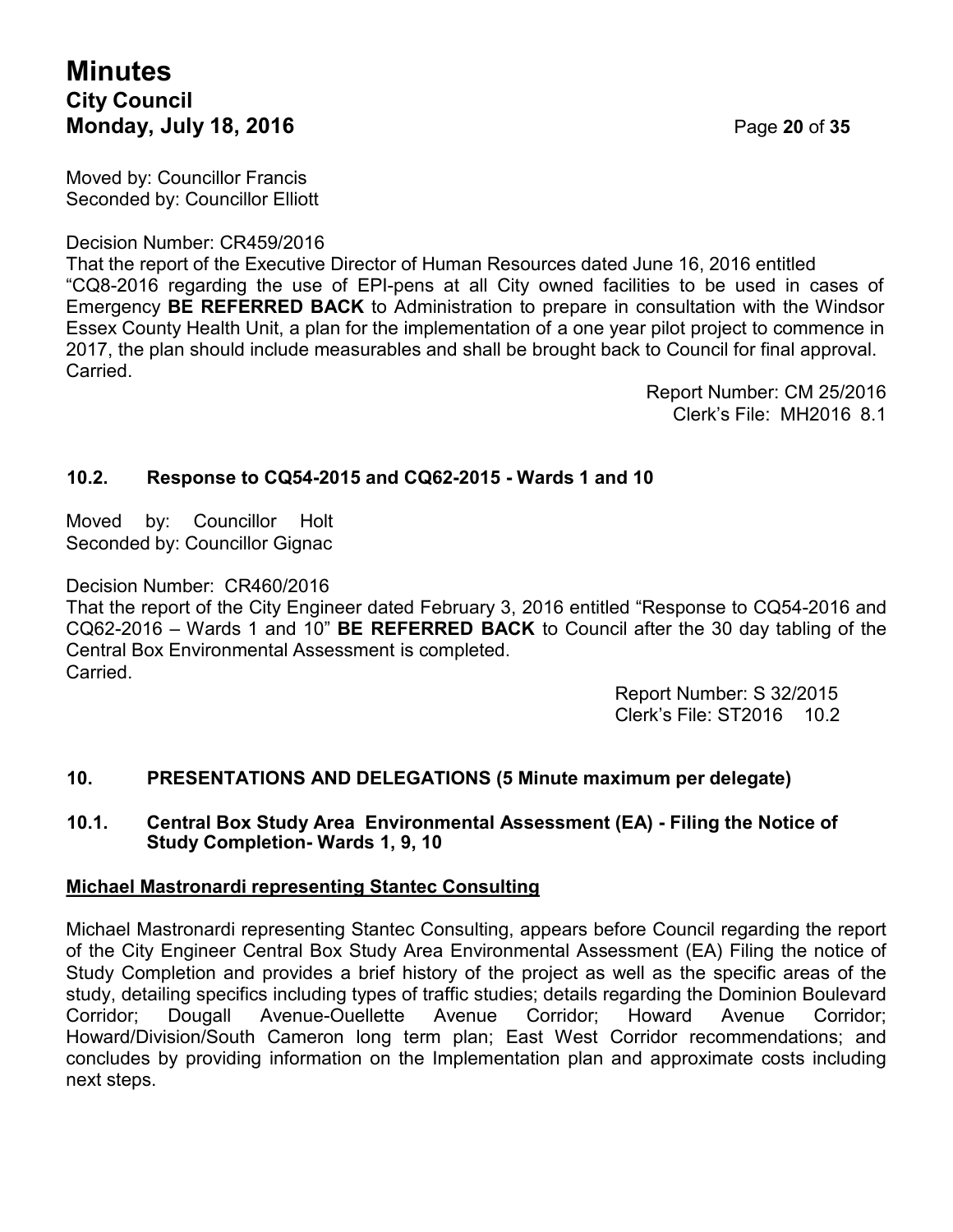#### **Patrick Redko, resident of Ward 10**

Patrick Redko, resident of Ward 10, appears before Council regarding the report of the City Engineer Central Box Study Area Environmental Assessment (EA) Filing the notice of Study Completion and expresses concern regarding the timelines it has taken to bring the study forward and concludes by citing safety concerns in this area and his suggestion to implement the recommendations in a more timely fashion.

#### **Lori Newton, Executive Director, Bike Windsor Essex**

Lori Newton, Executive Director, Bike Windsor Essex, appears before Council regarding the report of the City Engineer Central Box Study Area Environmental Assessment (EA) Filing the notice of Study Completion and proposes that the interim measures regarding the area, including clear signage and lowering of the speed limit to 50, be implemented as soon as possible.

## **Al Maghnieh, resident of Ward 10**

Al Maghnieh, resident of Ward 10, appears before Council regarding the report of the City Engineer Central Box Study Area Environmental Assessment (EA) Filing the notice of Study Completion and requests that the report be forwarded to budget deliberations to expedite the process, and concludes by suggesting that funding should be allocated toward the project soon.

#### **David Hanna, resident of Ward 1**

David Hanna, resident of Ward 1, appears before Council regarding the report of the City Engineer Central Box Study Area Environmental Assessment (EA) Filing the notice of Study Completion and concludes by suggesting that more details regarding the landscaping should be included in the plan as well as more definite timelines.

#### **Klaus Dohring, representing Windsor Bicycling Committee**

Klaus Dohring, representing Windsor Bicycling Committee, appears before Council regarding the report of the City Engineer Central Box Study Area Environmental Assessment (EA) Filing the notice of Study Completion and expresses concern with the current situation and concludes by suggesting that tunneling option in the Dougall pinch point area would be optimal as well as segregated bike paths should be considered.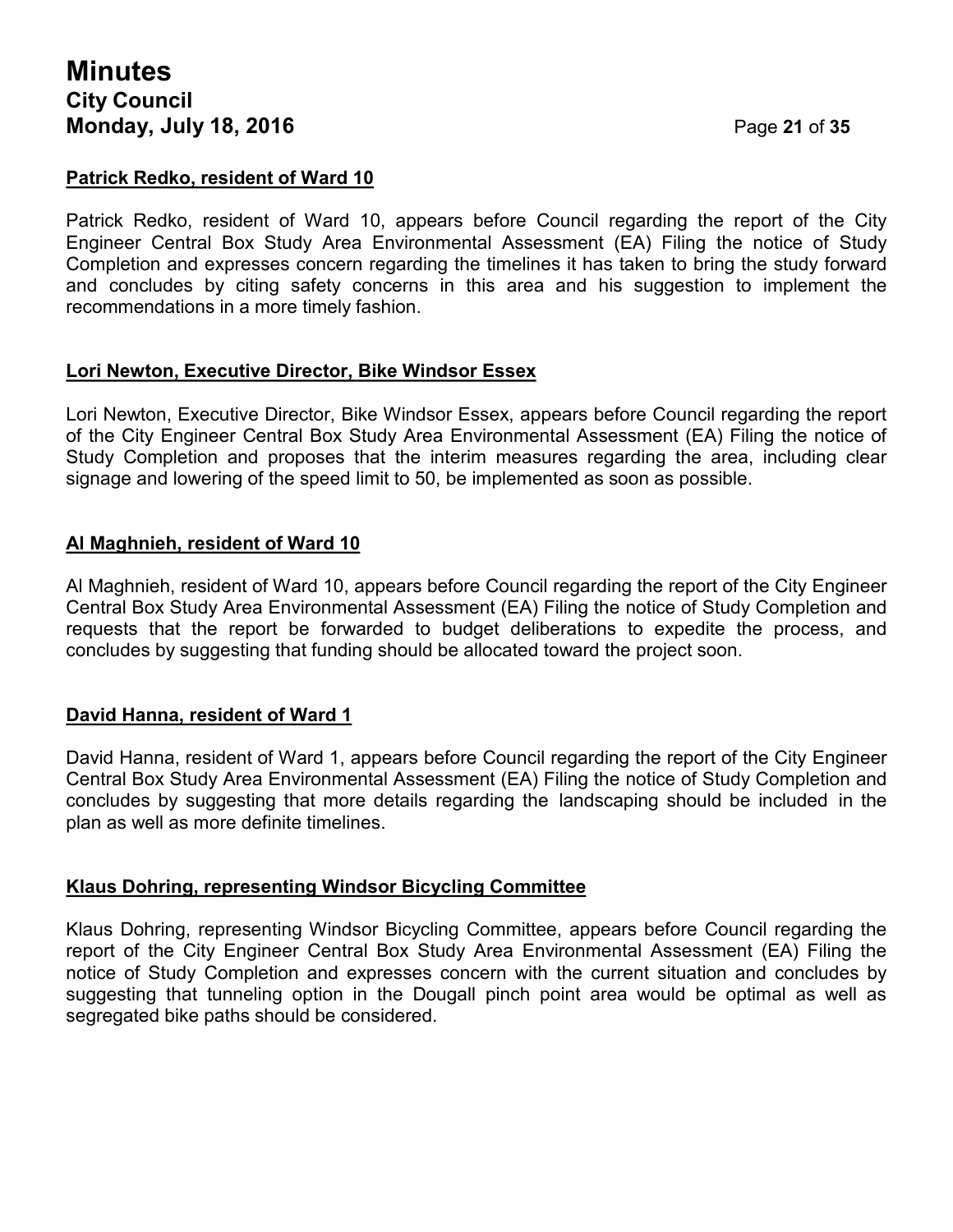# **Minutes City Council Monday, July 18, 2016** Page **22** of **35**

Moved by: Councillor Borrelli Seconded by: Councillor Bortolin

Decision Number: CR461/2016 ETPS 400

THAT the report of the City Engineer dated May 25, 2016 entitled "Central Box Study Area Environmental Assessment (EA) – Filing of the Notice of Study Completion" **BE RECEIVED** for information, and that the 30 day tabling period **BE APPROVED**. Carried.

Report Number: C 109/2016 Clerk's File: EI/11742 10.1

## **10.4 Windsor Canada Utilities Ltd. – 2015 Financial Statements and Future Plans Presentation**

## **Helga Reidel, President and CEO, EnWin and Vic Neufeld, Chair, Board of Directors**

Helga Reidel, President and CEO, EnWin; and Vic Neufeld, Chair, Board of Directors, appear before Council regarding Windsor Canada Utilities Ltd. – 2015 Financial Statements and Future Plans Presentation and provide a brief description of the Enwin Group of Companies' structure, including specific details regarding Windsor Utilities Commission and Windsor Canada Utilities; and concludes by providing an overview of financial statements for Windsor Utilities Commission and Windsor Canada Utilities, and provide highlights plans moving forward including the Public Safety Campaign.

Moved by: Councillor Bortolin Seconded by: Councillor Gignac

Decision Number: CR465/2016

That the presentation by Helga Reidel, President and CEO, *EnWin*, Windsor Canada Utilities Ltd., and Victor Neufeld, Chair Board of Directors entitled "2015 Financial Statements and Future Plans Presentation" **BE RECEIVED** for information. **Carried** 

> Report Number: S 123/2016 Clerk's File: MU2016 10.4

#### **10.3. Windsor Canada Utilities Ltd. - Annual General Meeting City Wide**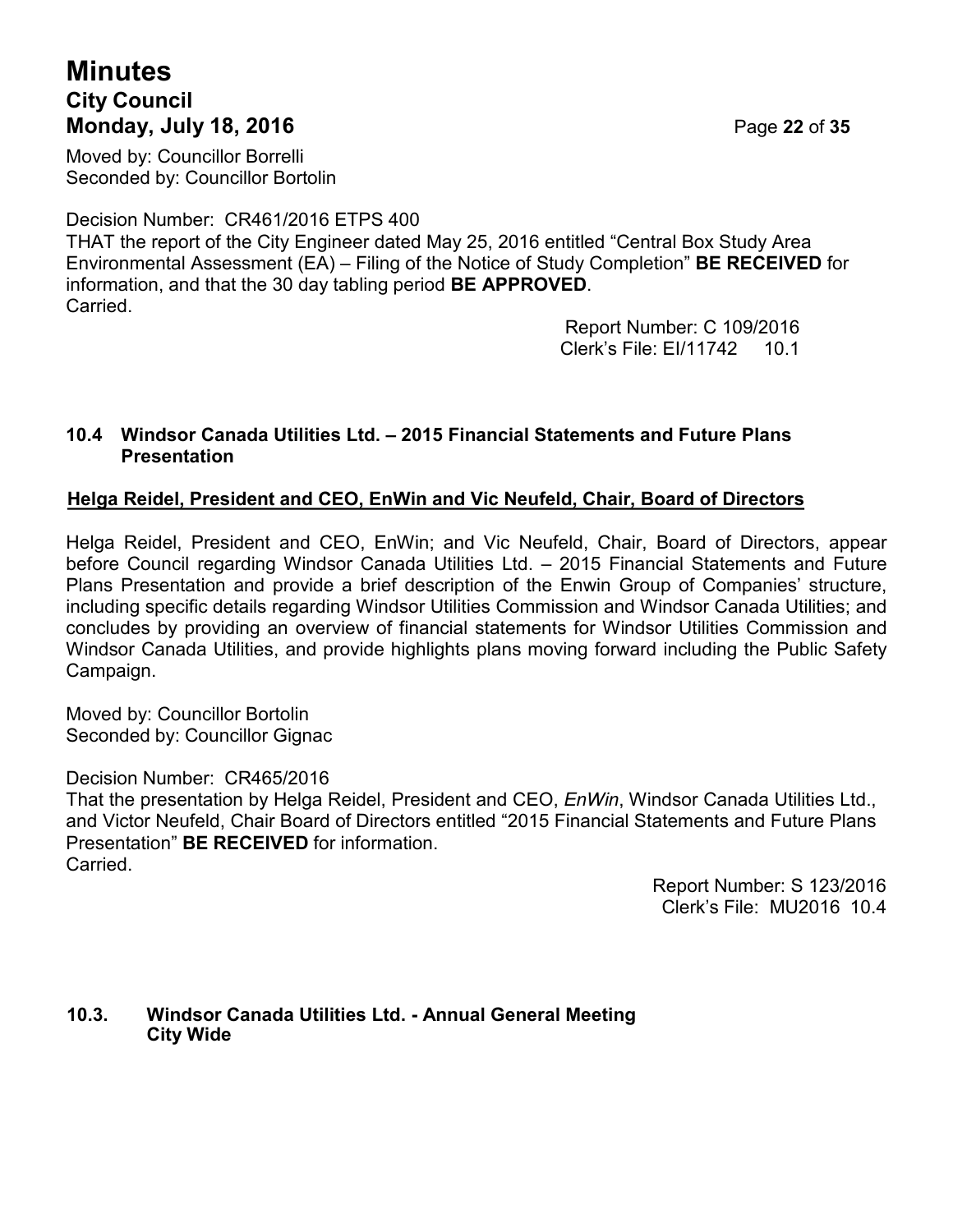# **Minutes City Council Monday, July 18, 2016 Page 23 of 35**

Moved by: Councillor Borrelli Seconded by: Councillor Bortolin

Decision Number: CR462/2016

- I THAT Council, acting as the shareholder for Windsor Canada Utilities Ltd. ("WCUL") **APPROVE** the resolutions presented by WCUL including:
- II. THAT the Mayor **BE APPOINTED** to cast the shareholder's vote on behalf of The Corporation of the City of Windsor, in accordance with Council direction, with respect to the annual general meeting of WCUL for the year 2015.
- III. THAT the Directors of the Board of Windsor Canada Utilities Ltd. **BE CONFIRMED** as follows:

Mayor Drew Dilkens Councillor Jo-Anne Gignac Councillor Fred Francis Councillor John Elliott Mr. Marty Komsa Mr. Garnett Fenn

THAT the 2015 Audited Financial Statements and report of the Auditor, KPMG, **BE RECEIVED**;

THAT the firm of KPMG **BE CONFIRMED** as the auditors of Windsor Canada Utilities Ltd., for the 2016 fiscal year end, subject to their continuation as the auditors for the City of Windsor.

Carried. Report Number: C 128/2016 Clerk's File: MU2016 10.3

# **7.6. Windsor Canada Utilities Ltd. 1st Quarter 2016 Financial Statements -City Wide**

Moved by: Councillor Bortolin Seconded by: Councillor Gignac

Decision Number: CR464/2016 THAT City Council **RECEIVE** for information, the Windsor Canada Utilities Ltd. 1<sup>st</sup> Quarter 2016 Financial Statements. Carried.

> Report Number: C 123/2016 Clerk's File: MU2016 7.6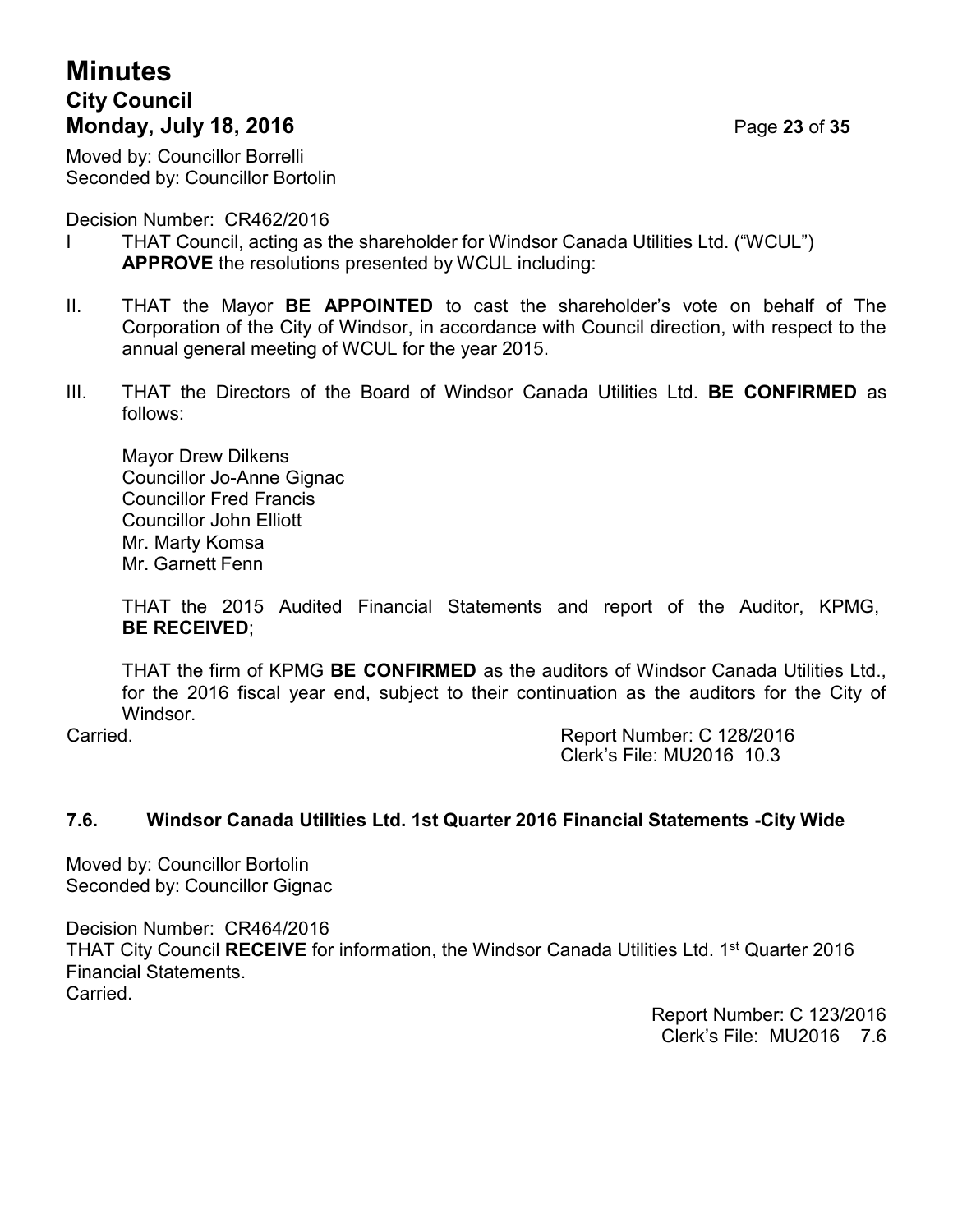# **Minutes City Council Monday, July 18, 2016 Page 24 of 35**

## **10.5. Contract for Animal Control Services in the City of Windsor City Wide**

#### **Melanie Coulter, Executive Director; Tammy Williams, President; and Brian Cowell, Vice President representing Windsor Essex County Humane Society**

Melanie Coulter, Executive Director; Tammy Williams, President; and Brian Cowell, Vice President representing Windsor Essex County Humane Society, appear before Council regarding Contract for Animal Control Services in the City of Windsor and provide some history of their involvement with the City including intake statistics; and conclude by indicating their willingness to continue to work with the municipality, although not at the expense of the other programs that they administer.

Moved by: Councillor Payne Seconded by: Councillor Francis

Decision Number: CR466/2016

THAT City Council **APPROVE** the selection of the Windsor Essex County Humane Society as the successful proponent to provide Animal Control and Pound Services; and,

THAT the term of the contract **BE AMENDED** to include a one year term commencing July 1, 2016 and ending June 30, 2017, and

THAT an amount up to \$93,658 **BE APPROVED** from the Budget Stabilization Reserve Fund to meet the 2016 obligations resulting from the new Animal Control Contract; and,

THAT the amount **BE ANNUALIZED** and included in the 2017 and future budgets throughout the term of the contract; and,

THAT the City Solicitor **BE AUTHORIZED** to prepare a contract for those services; and,

THAT the Chief Administrative Officer and City Clerk **BE AUTHORIZED** to sign the contract, satisfactory in form to the City Solicitor, in financial content to the City Treasurer, and in technical content to the City Clerk; and,

THAT the contract **INCLUDE** a termination clause upon the provision of six (6) months written notice; and

THAT the Chief Administrative Officer **BE AUTHORIZED** to send a formal request to the Town of Lakeshore to explore a shared animal control arrangement with their consortium of partnering municipalities, and,

THAT Administration **EXPLORES** any other animal control services options and report back to Council.

Carried.

Report Number: S 109/2016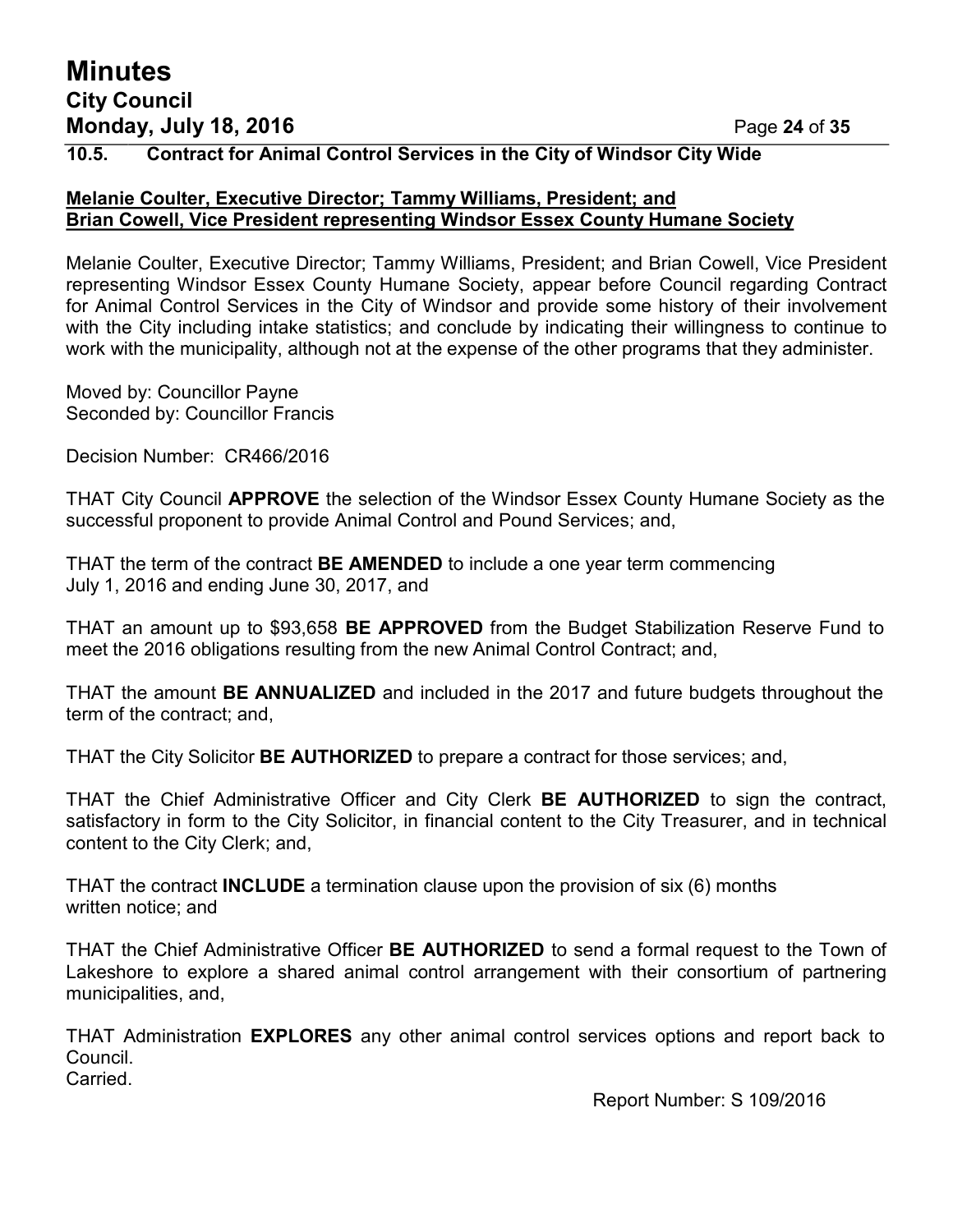**Minutes City Council Monday, July 18, 2016 Page 25 of 35** 

Clerk's File: MHS/9496 10.5

#### **8.2. Rt. Hon. Herb Gray Parkway – City of Windsor Noise By-Law 6716 Exemption Application (Fall 2016 to Fall 2018)**

### **David Hanna, resident of Ward 1**

David Hanna, resident of Ward 1, appears before Council expressing concern regarding the report of the Rt. Hon. Herb Gray Parkway – City of Windsor Noise By-Law 6716 Exemption Application (Fall 2016 to Fall 2018); and concludes by suggesting that the process was not completed.

Moved by: Councillor Holt Seconded by: Councillor Sleiman

Decision Number: CR467/2016

That the following exemptions to the provisions of the Noise By-law 6716 (as amended), **BE GRANTED** to permit for the operation of construction equipment including pile driving operations, required to extend the Rt. Hon. Herb Gray Parkway to the future Gordie Howe International Bridge;

a) Specific exemption for:

General Construction activities (excluding pile driving) during the hours of 8pm through to 6am, including:

- i. Construction of a new bridge structure
- ii. Construction of bridge approaches
- iii. Construction of pavement and road side barriers
- iv. Placement of a temporary concrete barrier for protection of work areas
- v. Construction of a drainage system
- b) Scope of Exemption:

The works will take place within the Ministry of Transportation right-of-way from the E.C. Row Expressway/Ojibway Parkway intersection to Broadway Avenue to the south.

c) Duration of Exemption:

The request is for a period of two years starting Fall 2016 to end of 2018 with the option for renewal to be approved by the CAO through delegation of authority report. Carried.

> Report Number: C 84/2016 Clerk's File: ST/8821 8.2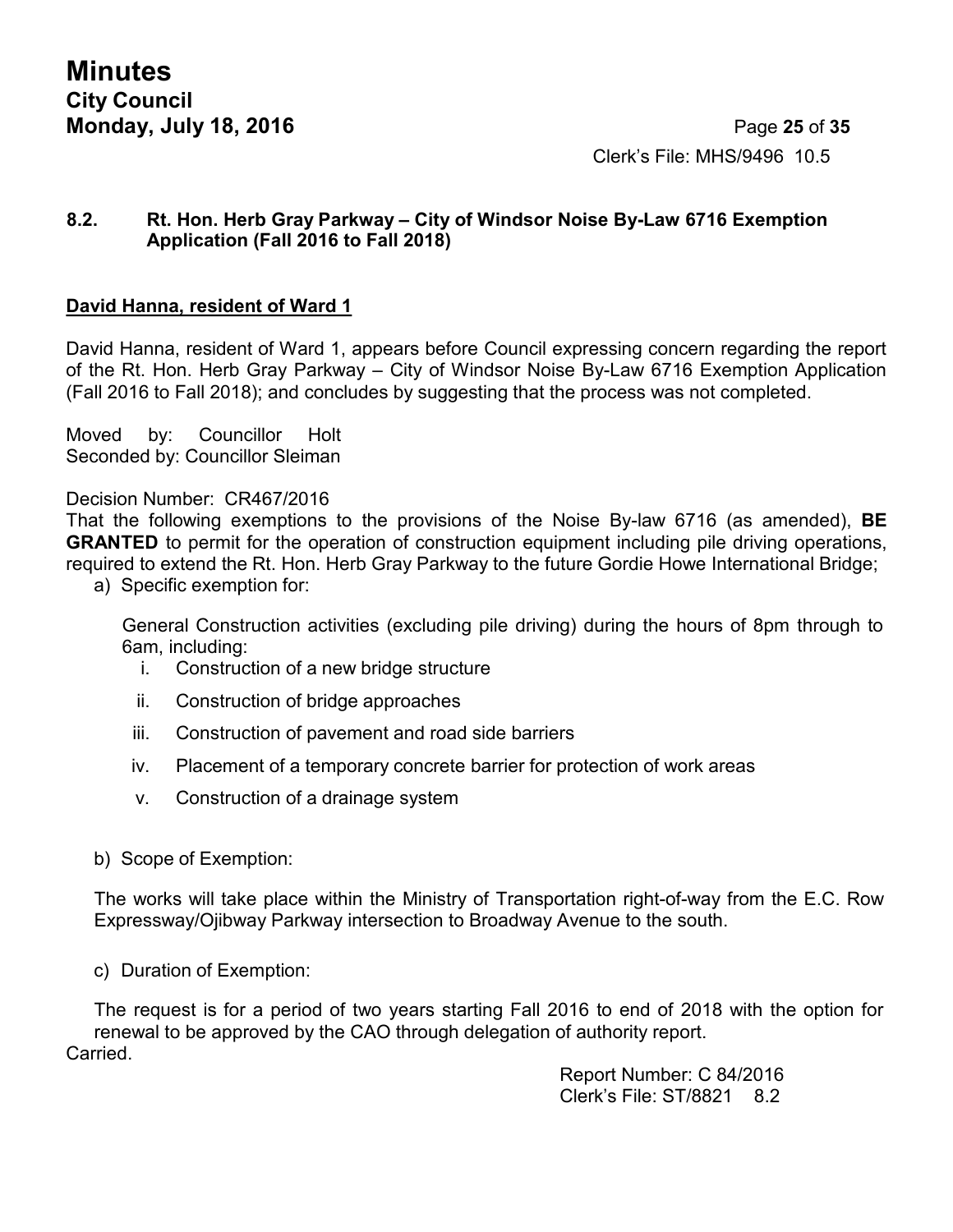# **Minutes City Council Monday, July 18, 2016 Page 26 of 35**

#### **11. REGULAR BUSINESS ITEMS (Non-Consent Items)**

#### **11.2. 2017 Proposed Budget Process & Timeline**

Moved by: Councillor Bortolin Seconded by: Councillor Holt

THAT the report of the Chief Financial Officer & City Treasurer dated June 29, 2016 regarding the 2017 Proposed Budget Process & Timeline BE RECEIVED for information; and

That Council APPROVE an alteration to the budget development process timelines to include a report back to Council between Step 6 and Step 8 that would be made public to coincide with the timelines of the Ward Meetings, and to separate the timelines in Step 10 to be dealt with in 2 sessions, one for Capital Budget and one for Operating Budget; and further,

THAT Council COMMUNICATE to Administration Council's priorities relative to the development of the 2017 budget, with priorities being that Administration provide information on a goal to maximize the service level of each department with the status quo as the baseline with a menu of options ranging from a 10% decrease in department budgets to enhancements that department heads choose to prioritize; and further,

THAT through the 2017 budget process, the 5-year Capital Budget Plan BE UPDATED to include projects for the year 2021, including any identified in the 20 year vision exercise balanced to projected available funding; and further,

THAT an updated 5-Year Debt Reduction / Reserve Enhancement Model BE PREPARED and included in the 2017 Budget Documents; and further,

THAT an updated 5-year Sewer Surcharge model BE DEVELOPED and included in the 2017 Budget Documents.

The motion is **put** and is **lost**. Aye Votes: Councillors Bortolin and Holt Nay Votes: Councillors Gignac, Borrelli, Elliott, Francis, Payne and Sleiman

Moved by: Councillor Francis Seconded by: Councillor Gignac

Decision Number: CR468/2016

THAT the report of the Chief Financial Officer & City Treasurer dated June 29, 2016 regarding the 2017 Proposed Budget Process & Timeline **BE RECEIVED** for information; and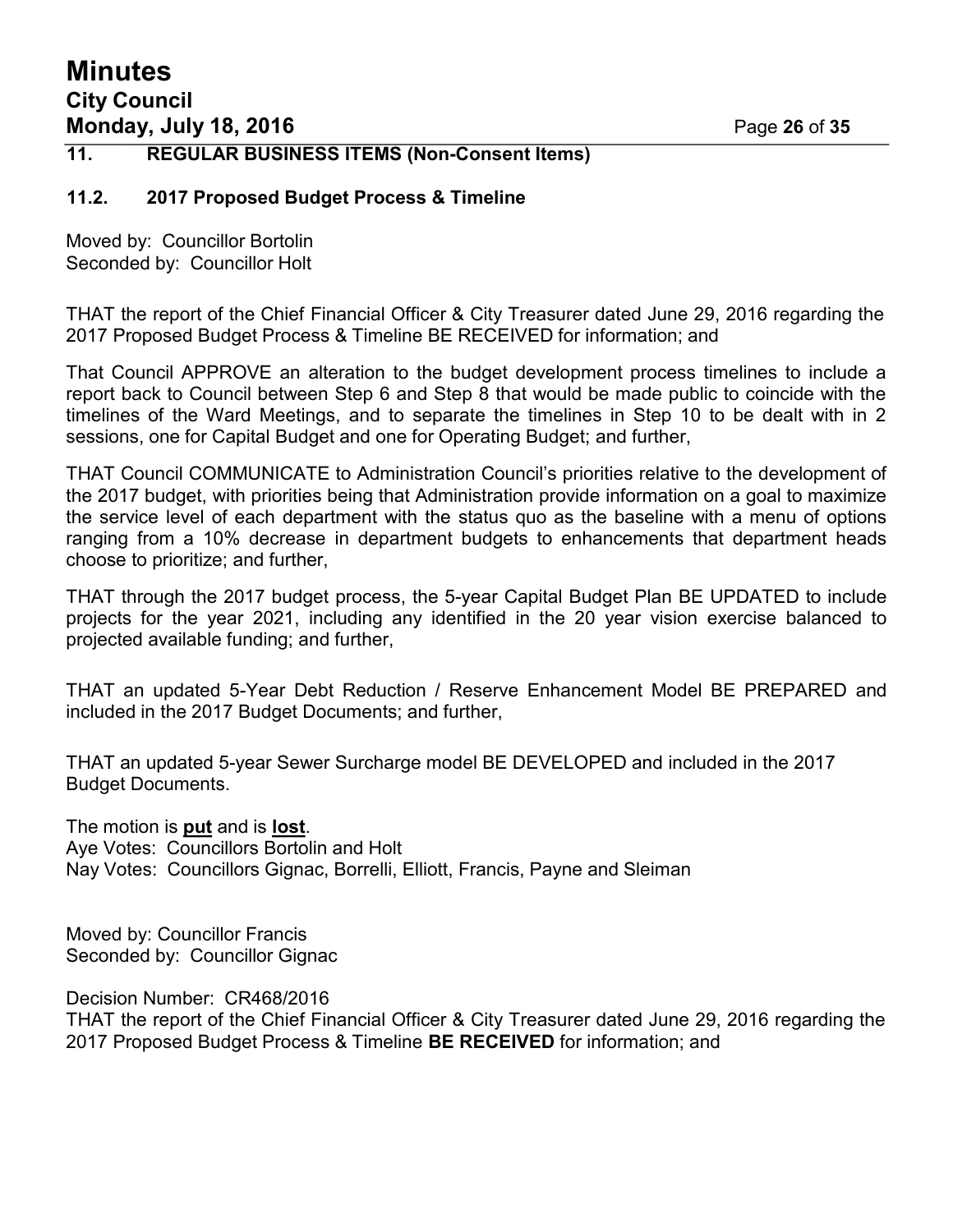# **Minutes City Council Monday, July 18, 2016 Page 27 of 35**

That Council **APPROVE** an alteration to the budget development process to include holding the line on property tax levels, and that a reduction in the consultation period after Administration reports back to Council with their requested decreases takes place between Step 6 and Step 7, including the possibility of providing this information to the public at the Ward meetings, and that Administration **ENDEAVOUR** to hold the Ward meetings earlier than in the past; and,

THAT Council **COMMUNICATE** to Administration Council's priorities relative to the development of the 2017 budget, including fiscal goals including to hold the line on taxes; and,

THAT through the 2017 budget process, the 5-year Capital Budget Plan **BE UPDATED** to include projects for the year 2021, including any identified in the 20 year vision exercise balanced to projected available funding; and

THAT an updated 5-Year Debt Reduction / Reserve Enhancement Model **BE PREPARED** and included in the 2017 Budget Documents and;

THAT an updated 5-year Sewer Surcharge model **BE DEVELOPED** and included in the 2017 Budget Documents. Carried. Councillors Bortolin and Holt voting nay.

> Report Number: C 130/2016 Clerk's File: AFB/12410

Moved by: Councillor Gignac Seconded by: Councillor Holt

Decision Number: CR469/2016 THAT the **Report of the Special In-Camera** meeting held July 18, 2016 **BE ADOPTED** as presented. Carried.

Clerk's File: ACO2016

## **12.1. Minutes of the Striking Committee meeting held May 16, 2016**

Moved by: Councillor Gignac Seconded by: Councillor Holt

Decision Number: CR442/2016 THAT the **Report of the Striking Committee** of its meeting held May 16, 2016 **BE ADOPTED** as presented. Carried.

Clerk's File: MB2016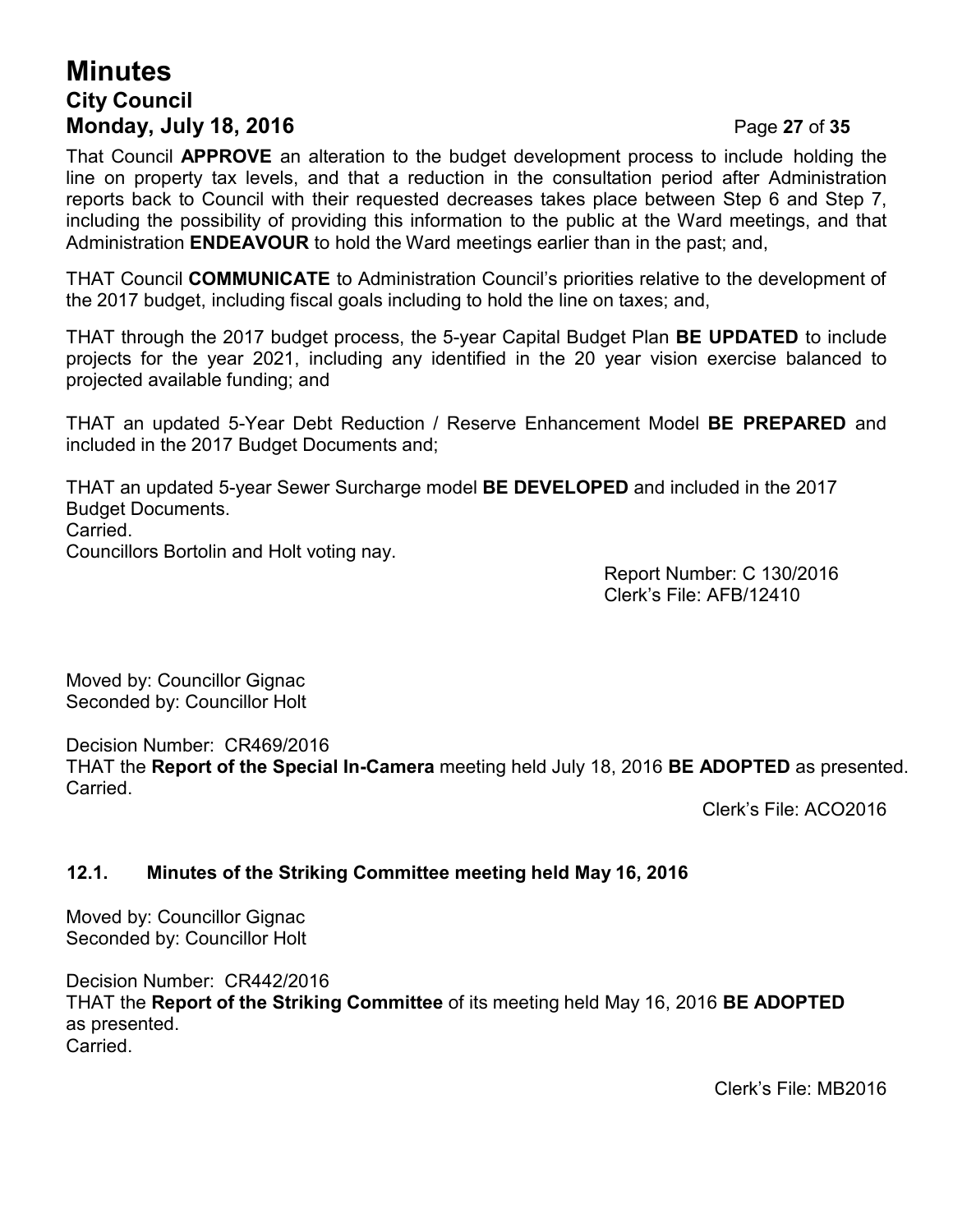#### **13. BY-LAWS (First and Second Reading)**

Moved by: Councillor Holt Seconded by: Councillor Payne

That the following By-laws No. 110-2016 through 118-2016 (inclusive) be introduced and read a first and second time:

**110-2016** "A BY-LAW TO PROVIDE THAT PART-LOT CONTROL SHALL NOT APPLY TO CERTAIN LAND THAT IS WITHIN REGISTERED PLAN 835, IN THE CITY OF WINDSOR", authorized by By-Law 139-2013, adopted August 26, 2013

**111-2016** "A BY-LAW TO FURTHER AMEND BY-LAW NUMBER 8600 CITED AS THE "CITY OF WINDSOR ZONING BY-LAW"", authorized by CR401/2013, adopted June 16, 2013

**112-2016** "A BY-LAW TO FURTHER AMEND BY-LAW NUMBER 8600 CITED AS THE "CITY OF WINDSOR ZONING BY-LAW"", authorized by By-Law 8600, Section 21 (13) (b), adopted March 31, 1986

**113-2016** "A BY-LAW TO FURTHER AMEND BY-LAW NUMBER 8600 CITED AS THE "CITY OF WINDSOR ZONING BY-LAW"", authorized by CR666/2004, adopted July 12, 2004

**114-2016** "A BY-LAW TO FURTHER AMEND BY-LAW NUMBER 8600 CITED AS THE "CITY OF WINDSOR ZONING BY-LAW"", (See Item 8.4)

**115-2016** "A BY-LAW TO PROVIDE THAT PART-LOT CONTROL SHALL NOT APPLY TO CERTAIN LAND THAT IS WITHIN REGISTERED PLAN 12M-622, IN THE CITY OF WINDSOR", authorized by By-Law 139-2013, adopted August 26, 2013

**116-2016** "A BY-LAW TO PROVIDE THAT PART-LOT CONTROL SHALL NOT APPLY TO CERTAIN LAND THAT IS WITHIN REGISTERED PLAN 449, IN THE CITY OF WINDSOR", authorized by By-Law 139-2013, adopted August 26, 2013

**117-2016** "A BY-LAW TO FURTHER AMEND BY-LAW NUMBER 9148 BEING A BY-LAW TO REGULATE TRAFFIC WITHIN THE LIMITS OF THE CITY OF WINDSOR", authorized by CAO3578, approved July 11, 2016

**118-2016** "A BY-LAW TO CONFIRM PROCEEDINGS OF THE COUNCIL OF THE CORPORATION OF THE CITY OF WINDSOR AT ITS MEETING HELD ON THE 18th DAY OF JULY, 2016" Carried.

#### **14. MOVE BACK INTO FORMAL SESSION**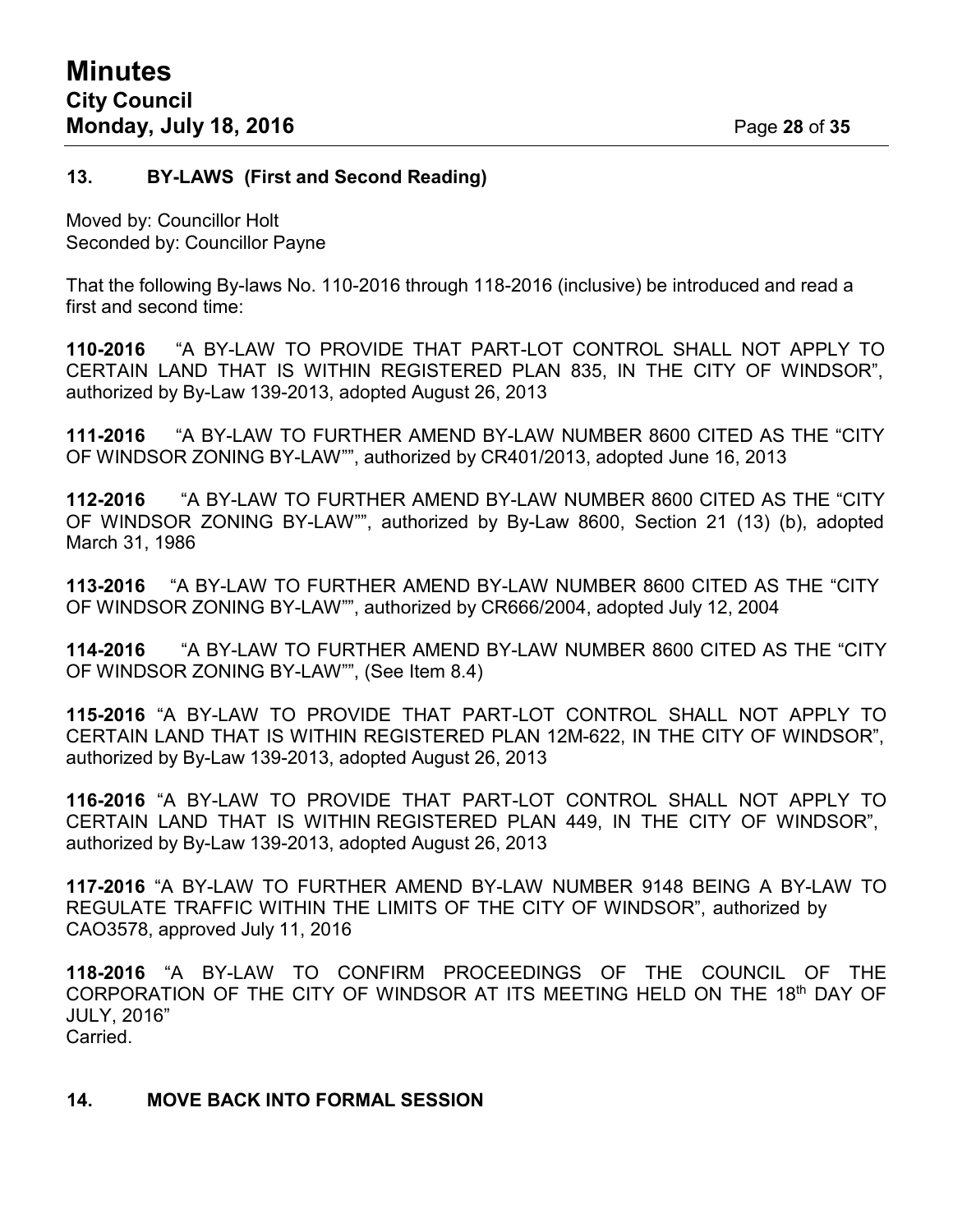# **Minutes City Council Monday, July 18, 2016 Page 29 of 35**

Moved by: Councillor Sleiman Seconded by: Councillor Borrelli

That the Committee of the Whole does now rise and report to Council respecting the business items considered by the Committee:

- **1 Communication Items (as amended)**
- **2 Consent Agenda (as amended)**
- **3 Items Deferred (as amended)**
- **Items Referred**
- **4 Consideration of the Balance of Business Items (as amended)**
- **5 Committee Reports (as presented)**
- **6 By-laws given first and second readings (as presented).**

Carried.

## **15. NOTICES OF MOTION**

None presented.

# **16. THIRD AND FINAL READING OF THE BY-LAWS**

Moved by: Councillor Bortolin Seconded by: Councillor Elliott

That the following By-laws No. 110-2016 through 118-2016 (inclusive), having been read a first and second time be now read a third time and finally passed and that the Mayor and Clerk **BE AUTHORIZED** to sign and seal the same notwithstanding any contrary provision of the Council. Carried.

# **17. PETITIONS**

None presented.

## **18. QUESTION PERIOD**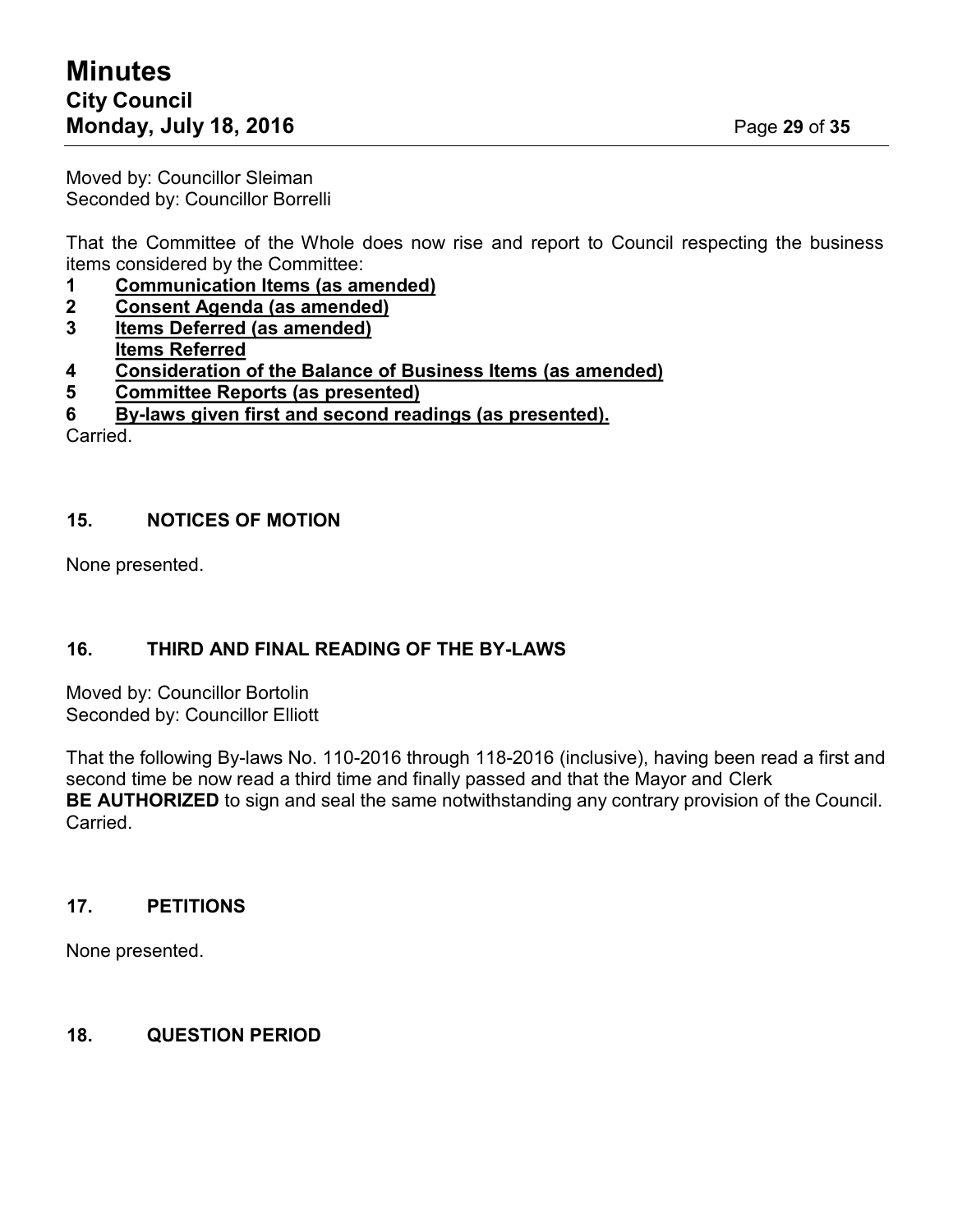#### **18.1 CQ31-2016 – Regarding Official Plan Policies**

Moved by: Councillor Holt Seconded by: Councillor Gignac

Decision Number: CR471/2016

Assigned to the City Planner

That the following Council Question by Councillor Payne **BE APPROVED**, and that Administration **BE DIRECTED** to proceed with the necessary actions to respond to the Council Question in the form of a written report, consistent with Council's instructions, and in accordance with Section 17.1 of the Procedure By-law 98-2011:

CQ31-2016

Asks for a report on steps being taken to ensure that Official Plan Policies are consistent with the 2014 Provincial Policy Statement and also considers requirements such as the protection of natural heritage and the establishment of natural heritage systems including the South Cameron Area Secondary Plan. Carried.

Clerk's File: SPL2016

#### **22. ADJOURNMENT**

Moved by: Councillor Payne Seconded by: Councillor Sleiman

That this Council meeting stand adjourned until the next regular meeting of Council or at the call of the Mayor. Carried.

Accordingly, the meeting is adjourned at 10:04 o'clock p.m.

Mayor **City Clerk**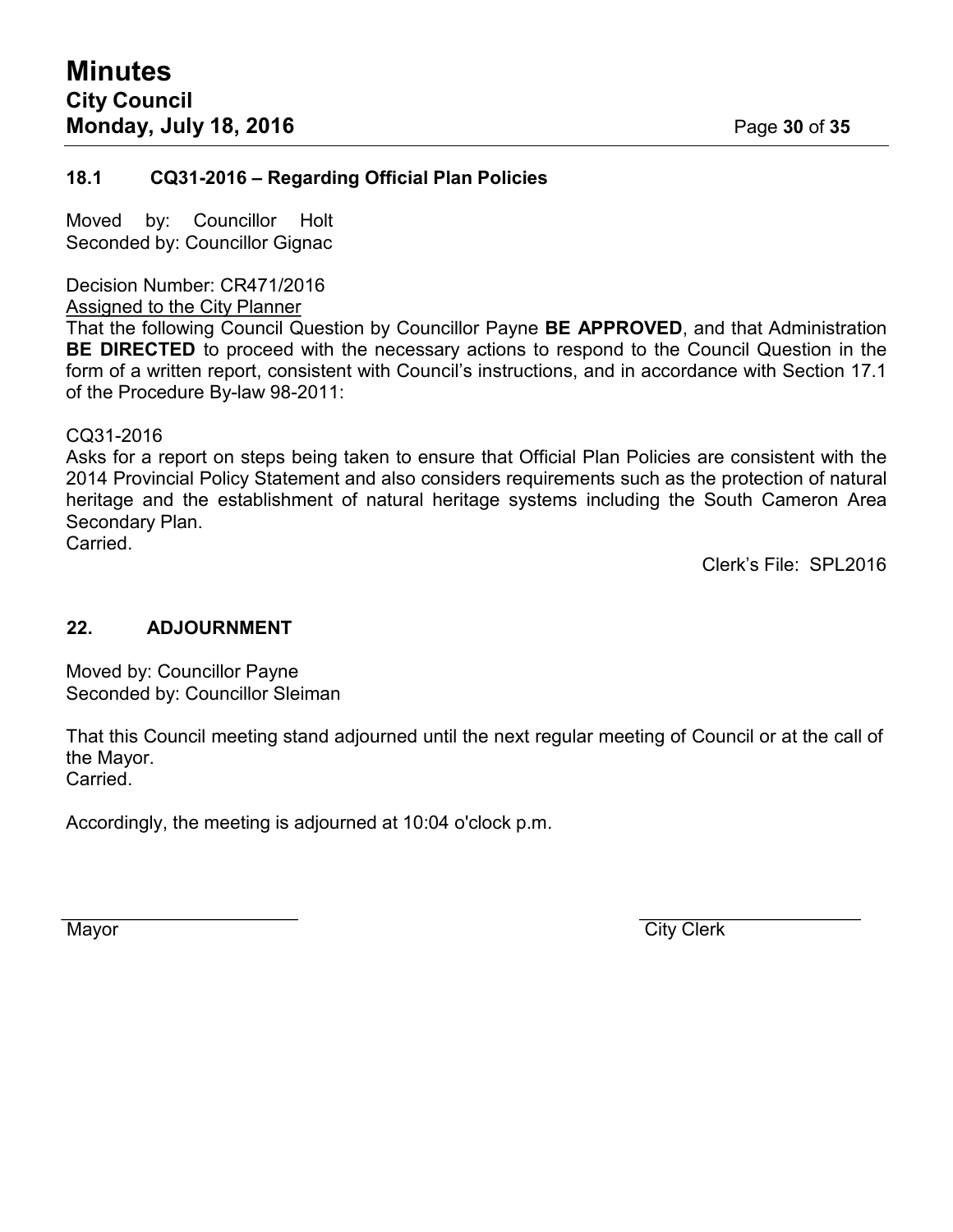## **Adopted by Council at its meeting held July 18, 2016 [CR442/2016]** VC/bm Windsor, Ontario, May 16, 2016

## **REPORT OF THE STRIKING COMMITTEE of its meeting held**

## **May 16, 2016**

- **PRESENT:** Mayor D. Dilkens Councillor F. Francis Councillor J. Gignac Councillor J. Elliott Councillor H. Payne Councillor I. Kusmierczyk Councillor E. Sleiman Councillor C. Holt Councillor B. Marra Councillor P. Borrelli
- **ABSENT:** Councillor Bortolin(attending a conference)

#### **Also in attendance:**

O. Colucci, Chief Administrative Officer

J. Payne, Community Development and Health Commissioner and Corporate Leader Social Development, Health, Recreation and

#### **Culture**

M. Winterton, City Engineer and Corporate Leader Environmental Protection and Transportation

V. Critchley, City Clerk/Licence Commissioner and Corporate Leader Public Engagement and Human Resources

J. Mancina, Chief Financial Officer/City Treasurer and Corporate Leader Finance and Technology

S. Askin-Hager, City Solicitor and Corporate Leader Economic Development and Public Safety

C. Brown, CEO for YQG and WDTC/Corporate Leader of Transportation **Services** 

## **Declarations of Pecuniary Interest:**

None declared.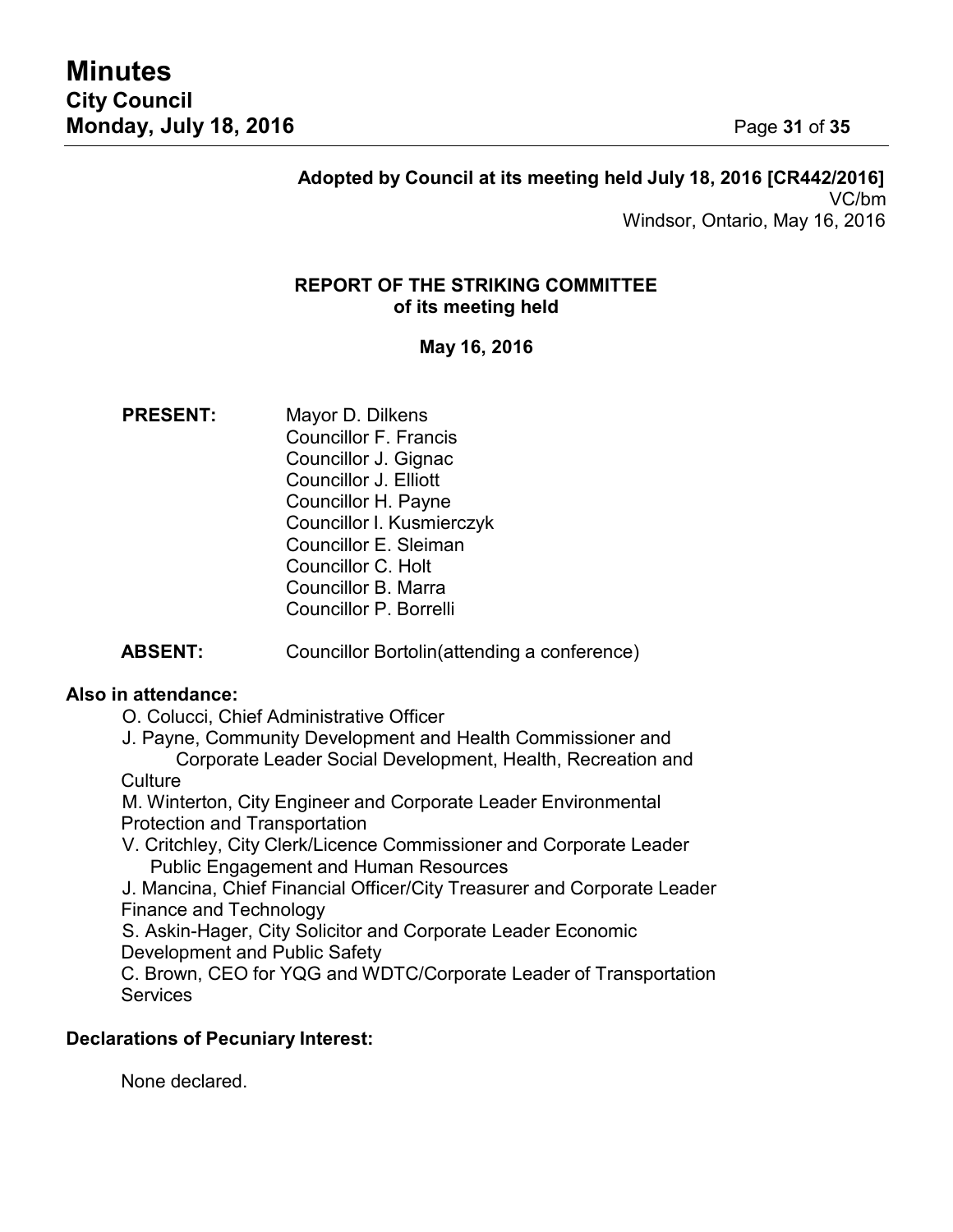Your Committee submits the following recommendation:

(1) That the resignation of Tom Clark on the Windsor Police Services Board **BE ACCEPTED**, and further that the Clerk **BE REQUESTED** to re-advertise for this vacancy.

**CHAIR** 

CITY CLERK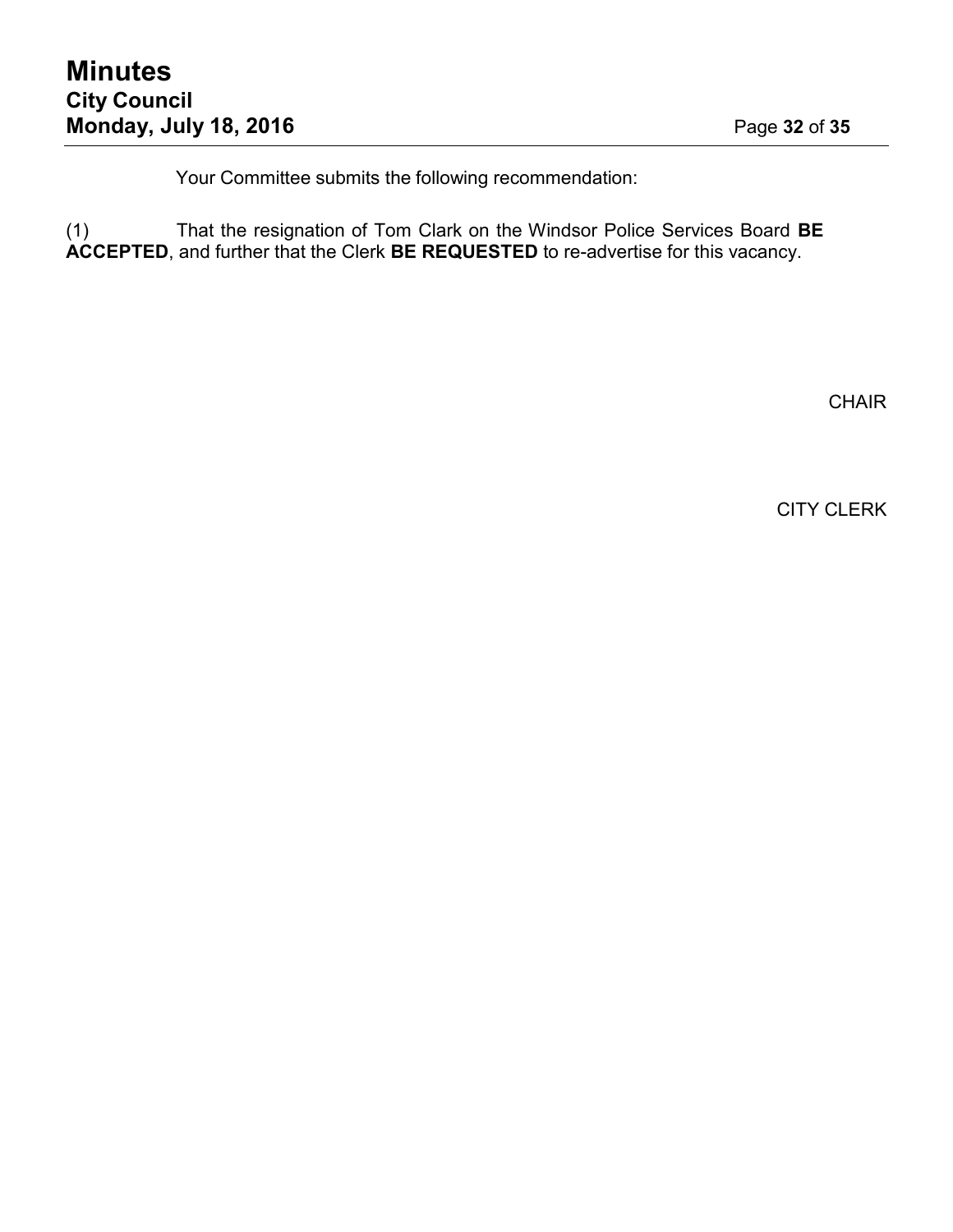# **Adopted by Council at its meeting held July 18, 2016 (CR469/2016)** VC/bm

#### **SPECIAL MEETING OF COUNCIL – IN CAMERA July 18, 2016**

#### **Meeting called to order at: 4:30 p.m.**

#### **Members in Attendance:**

Mayor D. Dilkens Councillor F. Francis Councillor J. Elliott Councillor C. Holt Councillor R. Bortolin Councillor J. Gignac Councillor P. Borrelli Councillor H. Payne (arrives at 4:34 p.m.) Councillor E. Sleiman

#### **Members Absent:**

Councillor I. Kusmierczyk Councillor B. Marra

#### **Also in attendance:**

O. Colucci, Chief Administrative Officer J. Payne, Community Development and Health Commissioner and Corporate Leader Social Development, Health, Recreation and Culture M. Winterton, City Engineer and Corporate Leader Environmental Protection and **Transportation** V. Critchley, City Clerk/Licence Commissioner and Corporate Leader Public Engagement and Human Resources J. Mancina, Chief Financial Officer/City Treasurer and Corporate Leader Finance and Technology

S. Askin-Hager, City Solicitor and Corporate Leader Economic Development and Public Safety C. Brown, CEO for YQG and WDTC/Corporate Leader of Transportation

**Services**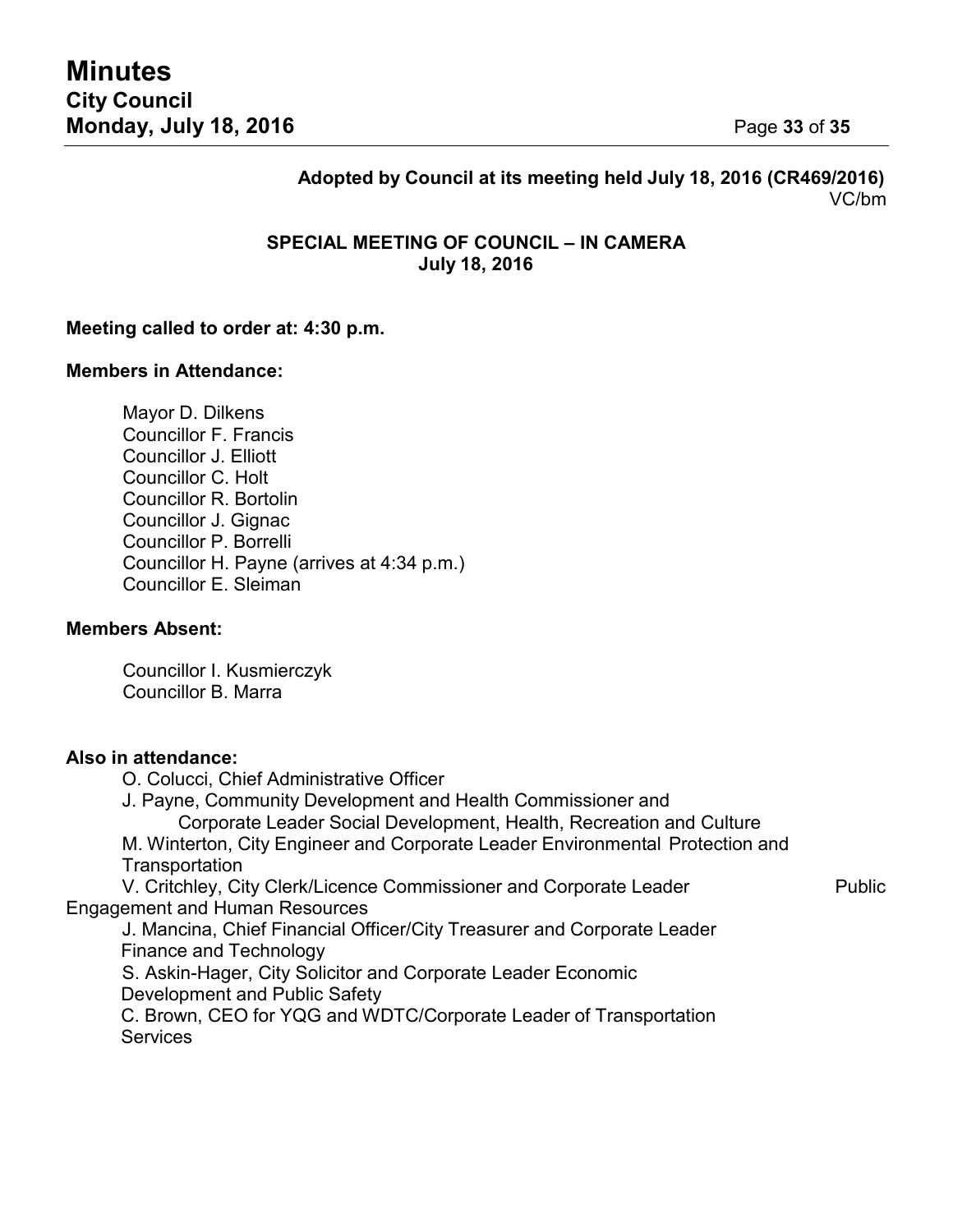## **Verbal Motion is presented by Councillor Sleiman, seconded by Councillor Elliott, to move in Camera for discussion of the following item(s):**

| <b>Item</b><br><u>No.</u> | <b>Subject</b>                                             | <b>Section - Pursuant to</b><br>Municipal Act, 2001, as<br>amended |
|---------------------------|------------------------------------------------------------|--------------------------------------------------------------------|
| 1.                        | <b>Property/legal matter –</b><br>expropriation settlement | 239(2)(c)(e)                                                       |
| 2.                        | Property matter – lease extension                          | 239(2)(c)                                                          |
| 3.                        | <b>Property/legal matter –</b><br>expropriation settlement | 239(2)(c)(f)                                                       |
| 4.                        | Legal matter - settlement                                  | 239(2)(e)                                                          |
| 5.                        | Property matter – disposition of<br>property               | 239 (2) (c)                                                        |

#### **Motion Carried.**

#### **Declarations of Pecuniary Interest:**

None declared.

#### **Discussion on the items of business. (Items 1, 2, 3, 4 and 5)**

#### **Verbal Motion is presented by Councillor Bortolin, seconded by Councillor Borrelli, to move back into public session. Motion Carried.**

**Moved by Councillor Holt, seconded by Councillor Elliott,**

**THAT the Clerk BE DIRECTED to transmit the recommendation(s) contained in the report(s) discussed at the In-Camera Council Meeting held July 18, 2016 directly to Council for consideration at the next Regular Meeting.**